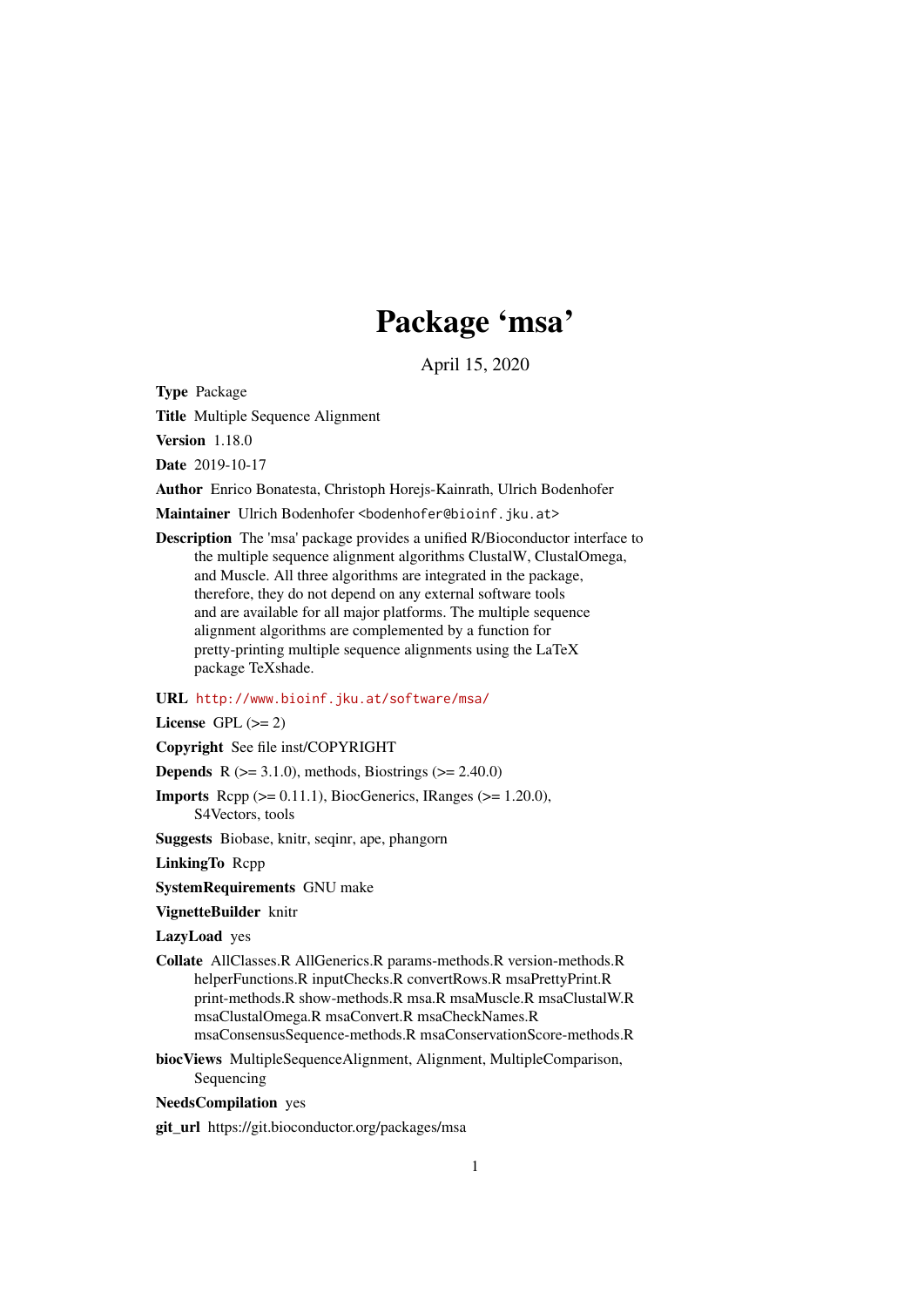<span id="page-1-0"></span>git\_branch RELEASE\_3\_10 git\_last\_commit bfbaad2 git last commit date 2019-10-29 Date/Publication 2020-04-14

# R topics documented:

| Index |  |
|-------|--|

msa-package *Multiple Sequence Alignment*

# Description

The msa package provides a unified R/Bioconductor interface to different multiple sequence alignment algorithms. Currently, 'ClustalW', 'ClustalOmega', and 'MUSCLE' are supported. All algorithms are usable without additional software packages and on all major platforms. The multiple sequence algorithms are complemented by an R interface to the powerful LaTeX package texshade.sty which allows for a highly customizable plots of multiple sequence alignments.

# Details

| Package: | msa        |
|----------|------------|
| Type:    | Package    |
| Version: | 1.1.2      |
| Date:    | 2015-09-29 |
| License: | GPL-2      |

# Author(s)

Enrico Bonatesta, Christoph Horejs-Kainrath, and Ulrich Bodenhofer <msa@bioinf.jku.at>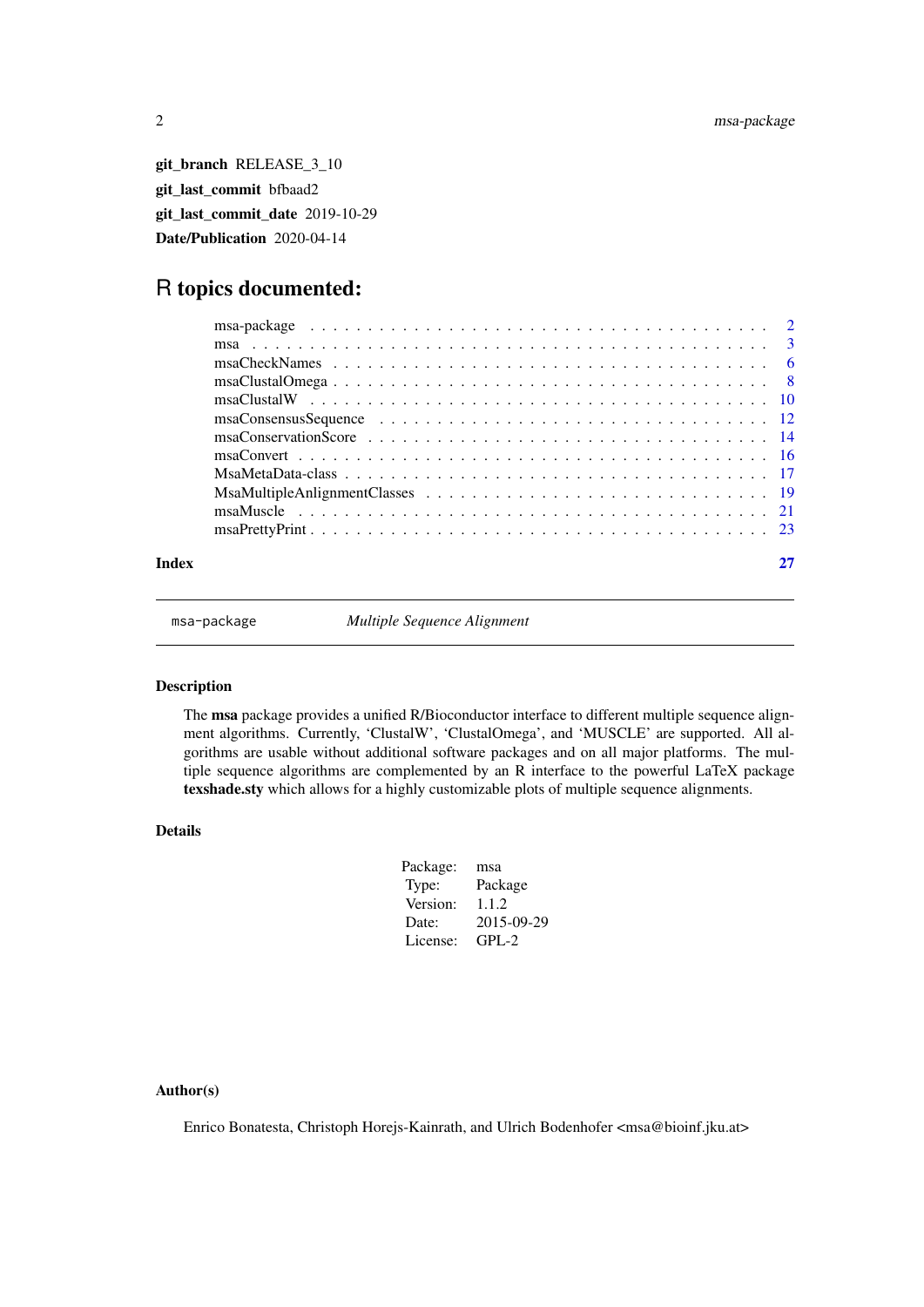References

<http://www.bioinf.jku.at/software/msa>

U. Bodenhofer, E. Bonatesta, C. Horejs-Kainrath, and S. Hochreiter (2015). msa: an R package for multiple sequence alignment. *Bioinformatics* 31(24):3997-3999. DOI: [10.1093/bioinformat](http://dx.doi.org/10.1093/bioinformatics/btv494)[ics/btv494.](http://dx.doi.org/10.1093/bioinformatics/btv494)

Thompson, J. D., Higgins, D. G., and Gibson, T. J. (1994) CLUSTAL W: improving the sensitivity of progressive multiple sequence alignment through sequence weighting, position-specific gap penalties and weight matrix choice. *Nucleic Acids Res.* 22(22):4673-4680. DOI: [10.1093/nar/22.22.4673.](http://dx.doi.org/10.1093/nar/22.22.4673)

Sievers, F., Wilm, A., Dineen, D., Gibson, T. J., Karplus, K., Li, W., Lopez, R., McWilliam, H., Remmert, M., Soeding, J., Thompson, J. D., and Higgins, D. G. (2011) Fast, scalable generation of high-quality protein multiple sequence alignments using Clustal Omega. *Mol. Syst. Biol.* 7:539. DOI: [10.1038/msb.2011.75.](http://dx.doi.org/10.1038/msb.2011.75)

Edgar, R. C. (2004) MUSCLE: multiple sequence alignment with high accuracy and high throughput. *Nucleic Acids Res.* 32(5):1792-1797. DOI: [10.1093/nar/gkh340.](http://dx.doi.org/10.1093/nar/gkh340)

Edgar, R. C. (2004) MUSCLE: a multiple sequence alignment method with reduced time and space complexity. *BMC Bioinformatics* 5:113. DOI: [10.1186/1471-2105-5-113.](http://dx.doi.org/10.1186/1471-2105-5-113)

Beitz, E. (2000) TeXshade: shading and labeling of multiple sequence alignments using LaTeX2e *Bioinformatics* 16(2):135-139. DOI: [10.1093/bioinformatics/16.2.135.](http://dx.doi.org/10.1093/bioinformatics/16.2.135)

### See Also

[msa](#page-2-1), [msaClustalW](#page-9-1), [msaClustalOmega](#page-7-1), [msaMuscle](#page-20-1), [msaPrettyPrint](#page-22-1)

#### Examples

```
## read sequences
filepath <- system.file("examples", "exampleAA.fasta", package="msa")
mySeqs <- readAAStringSet(filepath)
## call unified interface msa() for default method (ClustalW) and
## default parameters
msa(mySeqs)
```
<span id="page-2-1"></span>msa *Unified interface to multiple sequence alignment algorithms*

#### **Description**

The msa function provides a unified interface to the three multiple sequence alignment algorithms in this package: 'ClustalW', 'ClustalOmega', and 'MUSCLE'.

#### Usage

```
msa(inputSeqs, method=c("ClustalW", "ClustalOmega", "Muscle"),
    cluster="default", gapOpening="default",
    gapExtension="default", maxiters="default",
    substitutionMatrix="default", type="default",
    order=c("aligned", "input"), verbose=FALSE, help=FALSE,
    ...)
```
<span id="page-2-0"></span> $\text{msa}$  3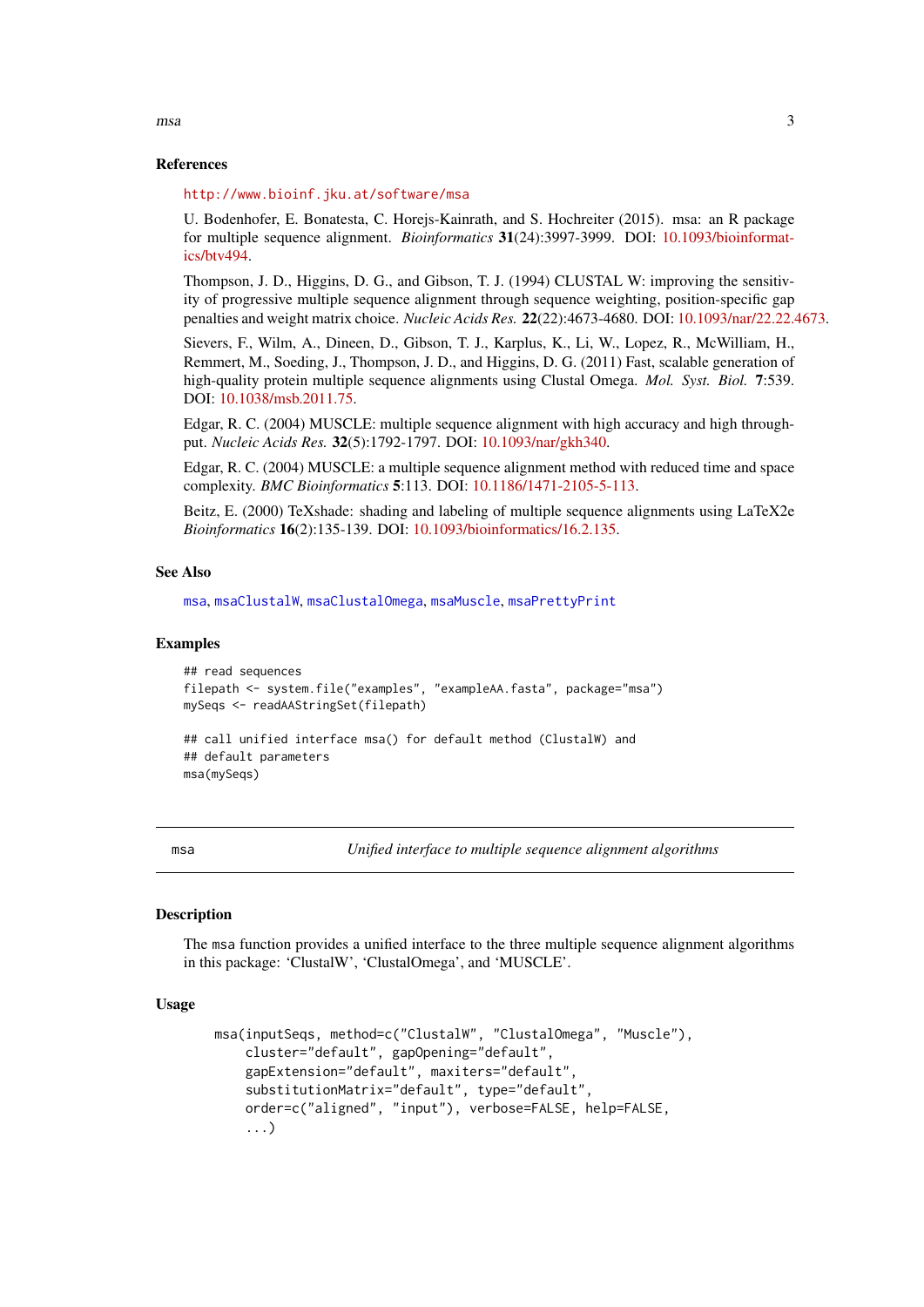<span id="page-3-0"></span>

| inputSeqs          | input sequences; this argument can be a character vector, an object of class<br>XStringSet (includes the classes AAStringSet, DNAStringSet, and RNAStringSet),<br>or a single character string with a file name. In the latter case, the file name is<br>required to have the suffix '.fa' or '.fasta', and the file must be in FASTA format.                                                                                                                                                                                                                                                                                                                                                                                                           |
|--------------------|---------------------------------------------------------------------------------------------------------------------------------------------------------------------------------------------------------------------------------------------------------------------------------------------------------------------------------------------------------------------------------------------------------------------------------------------------------------------------------------------------------------------------------------------------------------------------------------------------------------------------------------------------------------------------------------------------------------------------------------------------------|
| method             | specifies the multiple sequence alignment to be used; currently, "ClustalW",<br>"ClustalOmega", and "Muscle" are supported.                                                                                                                                                                                                                                                                                                                                                                                                                                                                                                                                                                                                                             |
| cluster            | parameter related to sequence clustering; its interpretation and default value de-<br>pends on the method; see msaClustalW, msaClustalOmega, or msaMuscle for<br>algorithm-specific information.                                                                                                                                                                                                                                                                                                                                                                                                                                                                                                                                                        |
| gapOpening         | gap opening penalty; the defaults are specific to the algorithm (see msaClustalW,<br>and msaMuscle). Note that the sign of this parameter is ignored. The sign is<br>automatically adjusted such that the called algorithm penalizes gaps instead of<br>rewarding them.                                                                                                                                                                                                                                                                                                                                                                                                                                                                                 |
| gapExtension       | gap extension penalty; the defaults are specific to the algorithm (see msaClustalW,<br>and msaMuscle). Note that the sign of this parameter is ignored. The sign is<br>automatically adjusted such that the called algorithm penalizes gaps instead of<br>rewarding them.                                                                                                                                                                                                                                                                                                                                                                                                                                                                               |
| maxiters           | maximum number of iterations; its interpretation and default value depends on<br>the method; see msaClustalW, msaClustalOmega, or msaMuscle for algorithm-<br>specific information.                                                                                                                                                                                                                                                                                                                                                                                                                                                                                                                                                                     |
| substitutionMatrix |                                                                                                                                                                                                                                                                                                                                                                                                                                                                                                                                                                                                                                                                                                                                                         |
|                    | substitution matrix for scoring matches and mismatches; format and defaults<br>depend on the algorithm; see msaClustalW, msaClustalOmega, or msaMuscle<br>for algorithm-specific information.                                                                                                                                                                                                                                                                                                                                                                                                                                                                                                                                                           |
| type               | type of the input sequences inputSeqs; possible values are "dna", "rna", or<br>"protein". In the original ClustalW implementation, this parameter is also<br>called -type; "auto" is also possible in the original ClustalW, but, in this pack-<br>age, "auto" is deactivated. The type argument is mandatory if inputSeqs is<br>a character vector or the file name of a FASTA file (see above). If inputSeqs<br>is an object of class AAStringSet, DNAStringSet, or RNAStringSet, the type<br>of sequences is determined by the class of inputSeqs and the type parameter<br>is not necessary. If it is nevertheless specified and the type does not match the<br>class of inputSeqs, the function stops with an error.                               |
| order              | how the sequences should be ordered in the output object; if "aligned" is cho-<br>sen, the sequences are ordered in the way the multiple sequence alignment al-<br>gorithm orders them. If "input" is chosen, the sequences in the output object<br>are ordered in the same way as the input sequences. For MUSCLE, the choice<br>"input" is not available for sequence data that is read directly from a FASTA<br>file. Even if sequences are supplied directly via R, the sequences must have<br>unique names, otherwise the input order cannot be recovered. If the sequences<br>do not have names or if the names are not unique, the msaMuscle function as-<br>signes generic unique names "Seq1"-Seqn to the sequences and issues a warn-<br>ing. |
| verbose            | if TRUE, the algorithm displays detailed information and progress messages.                                                                                                                                                                                                                                                                                                                                                                                                                                                                                                                                                                                                                                                                             |
| help               | if TRUE, information about algorithm-specific parameters is displayed. In this<br>case, no multiple sequence alignment is performed and the function quits after<br>displaying the additional help information.                                                                                                                                                                                                                                                                                                                                                                                                                                                                                                                                         |
|                    |                                                                                                                                                                                                                                                                                                                                                                                                                                                                                                                                                                                                                                                                                                                                                         |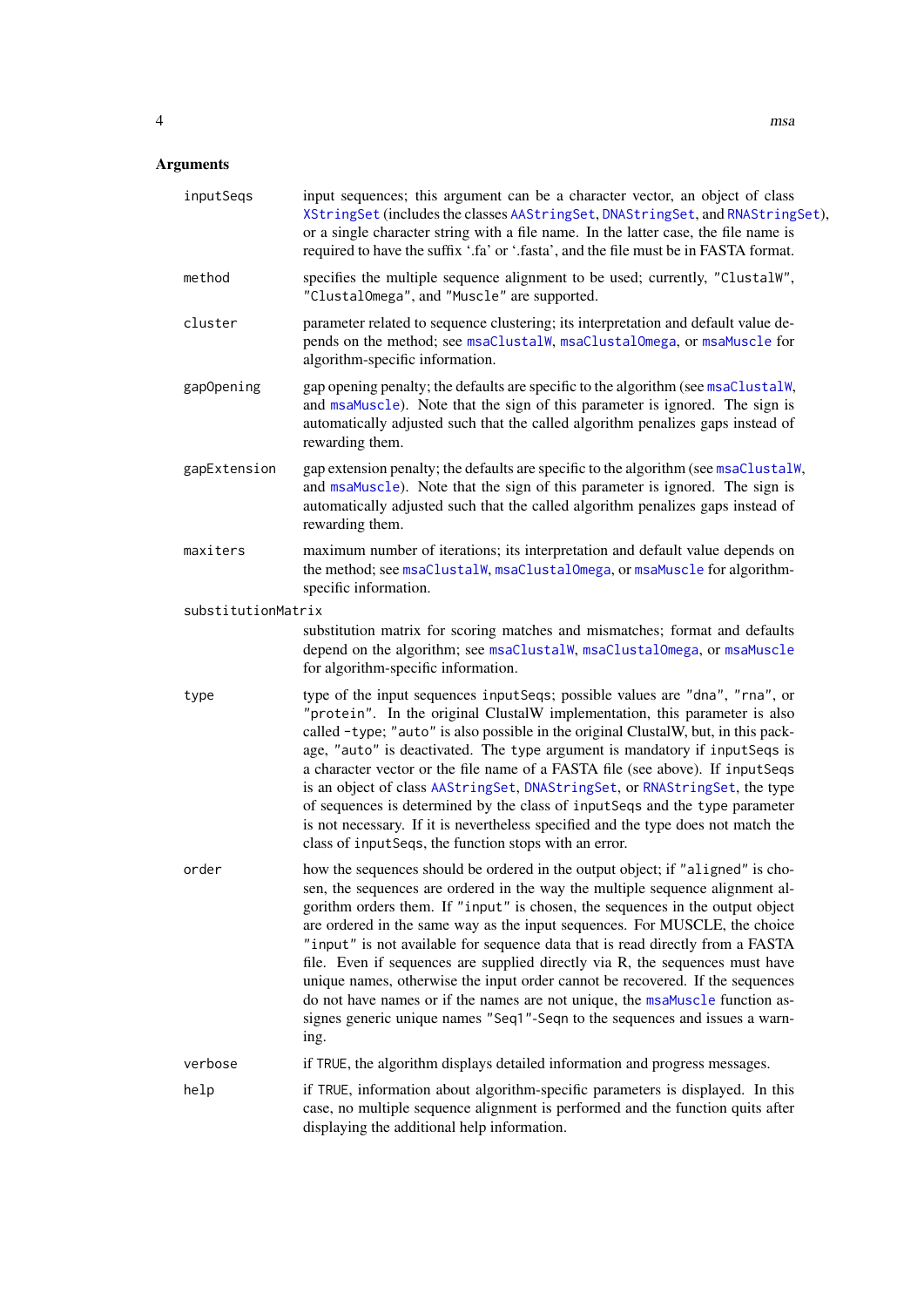<span id="page-4-0"></span>... all other parameters are passed on to the multiple sequence algorithm, i.e. to one of the functions [msaClustalW](#page-9-1), [msaClustalOmega](#page-7-1), or [msaMuscle](#page-20-1). An overview of parameters that are available for the chosen method is shown when calling msa with help=TRUE. For more details, see also the documentation of chosen multiple sequence alignment algorithm.

# Details

msa is a simple wrapper function that unifies the interfaces of the three functions [msaClustalW](#page-9-1), [msaClustalOmega](#page-7-1), and [msaMuscle](#page-20-1). Which function is called, is controlled by the method argument.

Note that the input sequences may be reordered by the multiple sequence alignment algorithms in order to group together similar sequences (see also description of argument order above). So, if the input order should be preserved or if the input order should be recovered later, we strongly recommend to always assign unique names to the input sequences. As noted in the description of the inputSeqs argument above, all functions, msa(), [msaClustalW](#page-9-1), [msaClustalOmega](#page-7-1), and [msaMuscle](#page-20-1), also allow for direct reading from FASTA files. This is mainly for the reason of memory efficiency if the sequence data set is very large. Otherwise, we want to encourage users to first read the sequences into the R workspace. If sequences are read from a FASTA file directly, the order of output sequences is completely under the control of the respective algorithm and does not allow for checking whether the sequences are named uniquely in the FASTA file. The preservation of the input order works also for sequence data read from a FASTA file, but only for ClustalW and ClustalOmega; MUSCLE does not support this (see also argument order above and [msaMuscle](#page-20-1)).

# Value

Depending on the type of sequences for which it was called, msa returns a [MsaAAMultipleAlignment](#page-18-1), [MsaDNAMultipleAlignment](#page-18-1), or [MsaRNAMultipleAlignment](#page-18-1) object. If called with help=TRUE, msa returns an invisible NULL.

#### Author(s)

Enrico Bonatesta and Christoph Horejs-Kainrath <msa@bioinf.jku.at>

#### References

#### <http://www.bioinf.jku.at/software/msa>

U. Bodenhofer, E. Bonatesta, C. Horejs-Kainrath, and S. Hochreiter (2015). msa: an R package for multiple sequence alignment. *Bioinformatics* 31(24):3997-3999. DOI: [10.1093/bioinformat](http://dx.doi.org/10.1093/bioinformatics/btv494)[ics/btv494.](http://dx.doi.org/10.1093/bioinformatics/btv494)

[http://www.clustal.org/download/clustalw\\_help.txt](http://www.clustal.org/download/clustalw_help.txt)

<http://www.clustal.org/omega/README>

<http://www.drive5.com/muscle/muscle.html>

Thompson, J. D., Higgins, D. G., and Gibson, T. J. (1994) CLUSTAL W: improving the sensitivity of progressive multiple sequence alignment through sequence weighting, position-specific gap penalties and weight matrix choice. *Nucleic Acids Res.* 22(22):4673-4680. DOI: [10.1093/nar/22.22.4673.](http://dx.doi.org/10.1093/nar/22.22.4673)

Sievers, F., Wilm, A., Dineen, D., Gibson, T. J., Karplus, K., Li, W., Lopez, R., McWilliam, H., Remmert, M., Soeding, J., Thompson, J. D., and Higgins, D. G. (2011) Fast, scalable generation of high-quality protein multiple sequence alignments using Clustal Omega. *Mol. Syst. Biol.* 7:539. DOI: [10.1038/msb.2011.75.](http://dx.doi.org/10.1038/msb.2011.75)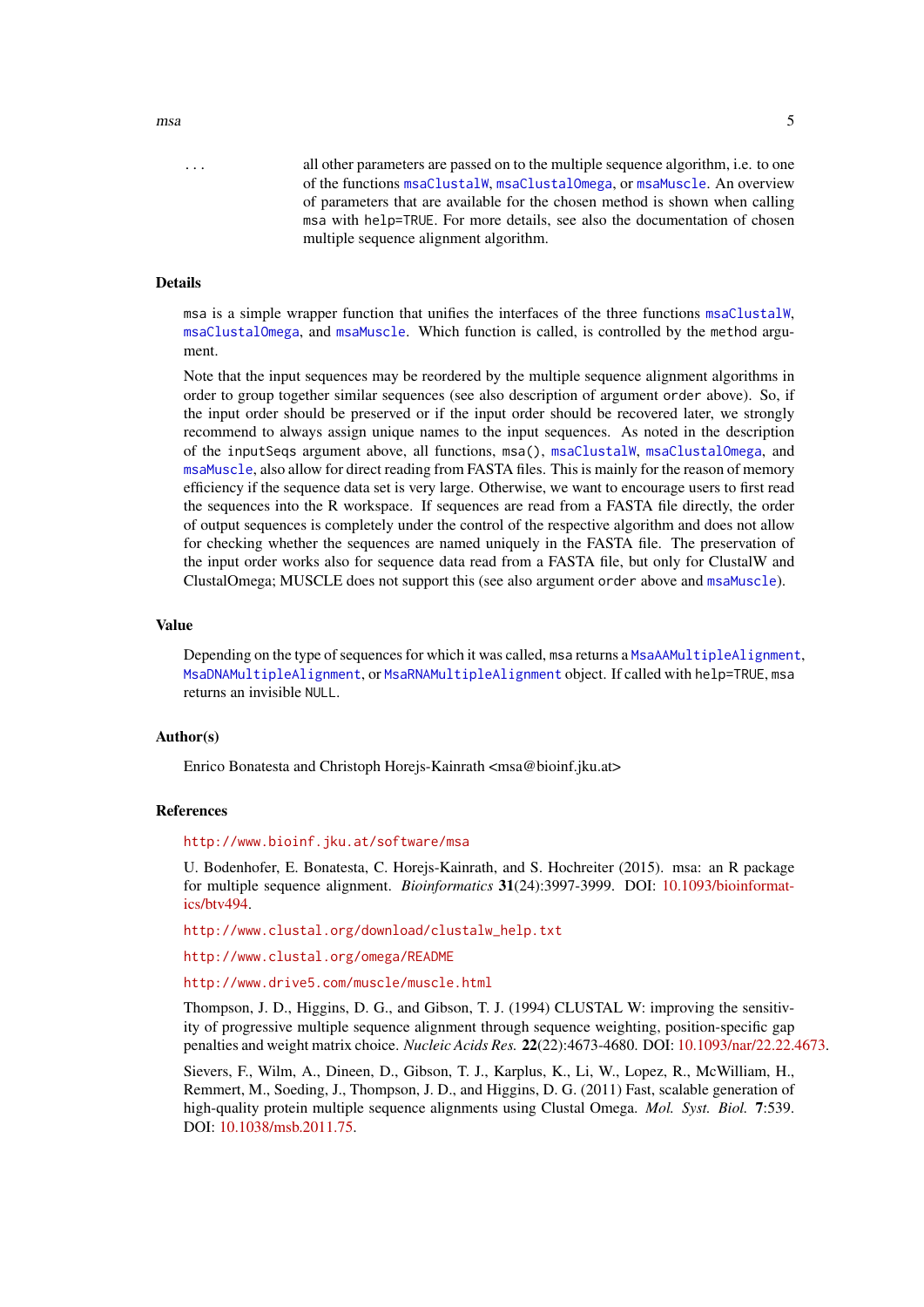Edgar, R. C. (2004) MUSCLE: multiple sequence alignment with high accuracy and high throughput. *Nucleic Acids Res.* 32(5):1792-1797. DOI: [10.1093/nar/gkh340.](http://dx.doi.org/10.1093/nar/gkh340)

Edgar, R. C. (2004) MUSCLE: a multiple sequence alignment method with reduced time and space complexity. *BMC Bioinformatics* 5:113. DOI: [10.1186/1471-2105-5-113.](http://dx.doi.org/10.1186/1471-2105-5-113)

#### See Also

[msaClustalW](#page-9-1), [msaClustalOmega](#page-7-1), [msaMuscle](#page-20-1), [msaPrettyPrint](#page-22-1), [MsaAAMultipleAlignment](#page-18-1), [MsaDNAMultipleAlignment](#page-18-1), [MsaRNAMultipleAlignment](#page-18-1), [MsaMetaData](#page-16-1)

#### Examples

```
## read sequences
filepath <- system.file("examples", "exampleAA.fasta", package="msa")
mySeqs <- readAAStringSet(filepath)
## call unified interface msa() for default method (ClustalW) and
## default parameters
msa(mySeqs)
## call ClustalOmega through unified interface
msa(mySeqs, method="ClustalOmega")
## call MUSCLE through unified interface with some custom parameters
msa(mySeqs, method="Muscle", gapOpening=12, gapExtension=3, maxiters=16,
    cluster="upgmamax", SUEFF=0.4, brenner=FALSE,
    order="input", verbose=FALSE)
```
<span id="page-5-1"></span>msaCheckNames *Check and fix sequence names*

#### Description

This function checks and fixed sequence names of multiple alignment objects if they contain characters that might lead to LaTeX problems when using [msaPrettyPrint](#page-22-1).

## Usage

```
msaCheckNames(x, replacement=" ", verbose=TRUE)
```
#### Arguments

| $\mathsf{x}$ | an object of class Multiple Alignment (which includes objects of classes MsaAAMultiple Alignment<br>MsaDNAMultipleAlignment, and MsaRNAMultipleAlignment)                              |
|--------------|----------------------------------------------------------------------------------------------------------------------------------------------------------------------------------------|
| replacement  | a character string specifying with which character(s) potentially problematic<br>characters should be replaced.                                                                        |
| verbose      | if TRUE (default), a warning message is shown if potentially problematic char-<br>acters are found. Otherwise, the function silently replaces these characters (see<br>details below). |

<span id="page-5-0"></span>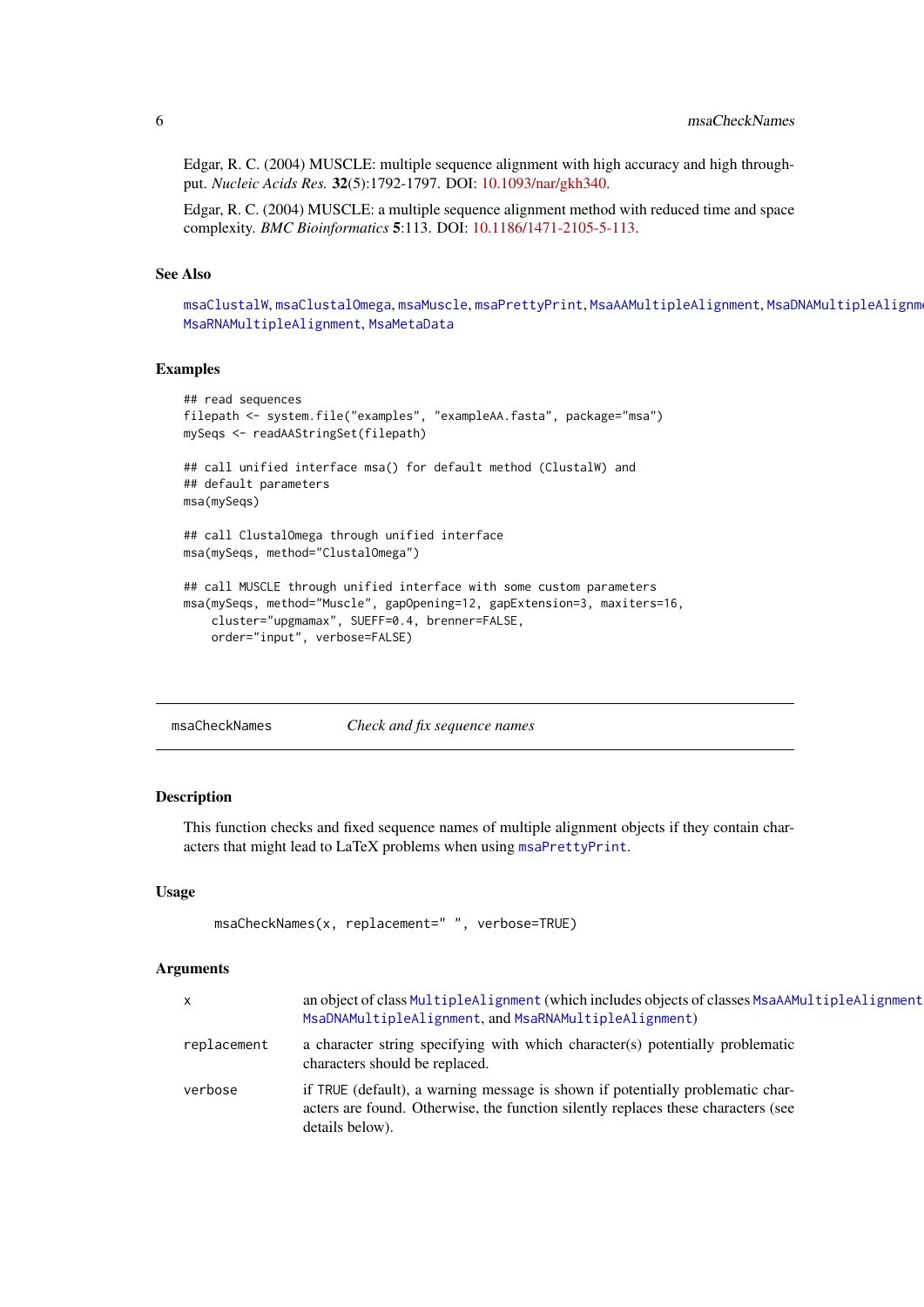#### <span id="page-6-0"></span>Details

The Biostrings package does not impose any restrictions on the names of sequences. Consequently, msa also allows all possible ASCII strings as sequence (row) names in multiple alignments. As soon as [msaPrettyPrint](#page-22-1) is used for pretty-printing multiple sequence alignments, however, the sequence names are interpreted as plain LaTeX source code. Consequently, LaTeX errors may arise because of characters or words in the sequence names that LaTeX does not or cannot interpret as plain text correctly. This particularly includes appearances of special characters and backslash characters in the sequence names.

The msaCheckNames function takes a multiple alignment object and checks sequence names for possibly problematic characters, which are all characters but letters (upper and lower case), digits, spaces, commas, colons, semicolons, periods, question and exclamation marks, dashes, braces, single quotes, and double quotes. All other characters are considered problematic. The function allows for both checking and fixing the sequence names. If called with verbose=TRUE (default), the function prints a warning if a problematic character is found. At the same time, regardless of the verbose argument, the function invisibly returns a copy of  $x$  in whose sequence names all problematic characters have been replaced by the string that is supplied via the replacement argument (the default is a single space).

In any case, the best solution is to check sequence names carefully and to avoid problematic sequence names from the beginning.

#### Value

The function invisibly returns a copy of the argument x (therefore, an object of the same class as x), but with modified sequence/row names (see details above).

# Author(s)

Ulrich Bodenhofer <msa@bioinf.jku.at>

#### References

<http://www.bioinf.jku.at/software/msa>

U. Bodenhofer, E. Bonatesta, C. Horejs-Kainrath, and S. Hochreiter (2015). msa: an R package for multiple sequence alignment. *Bioinformatics* 31(24):3997-3999. DOI: [10.1093/bioinformat](http://dx.doi.org/10.1093/bioinformatics/btv494)[ics/btv494.](http://dx.doi.org/10.1093/bioinformatics/btv494)

#### See Also

[msaPrettyPrint](#page-22-1), [MsaAAMultipleAlignment](#page-18-1), [MsaDNAMultipleAlignment](#page-18-1), [MsaRNAMultipleAlignment](#page-18-1)

#### Examples

```
## create toy example
mySeqs <- DNAStringSet(c("ACGATCGATC", "ACGACGATC", "ACGATCCCCC"))
names(mySeqs) <- c("Seq. #1", "Seq. \2", "Seq. ~3")
```

```
## perform multiple alignment
myAlignment <- msa(mySeqs)
myAlignment
```
## check names msaCheckNames(myAlignment)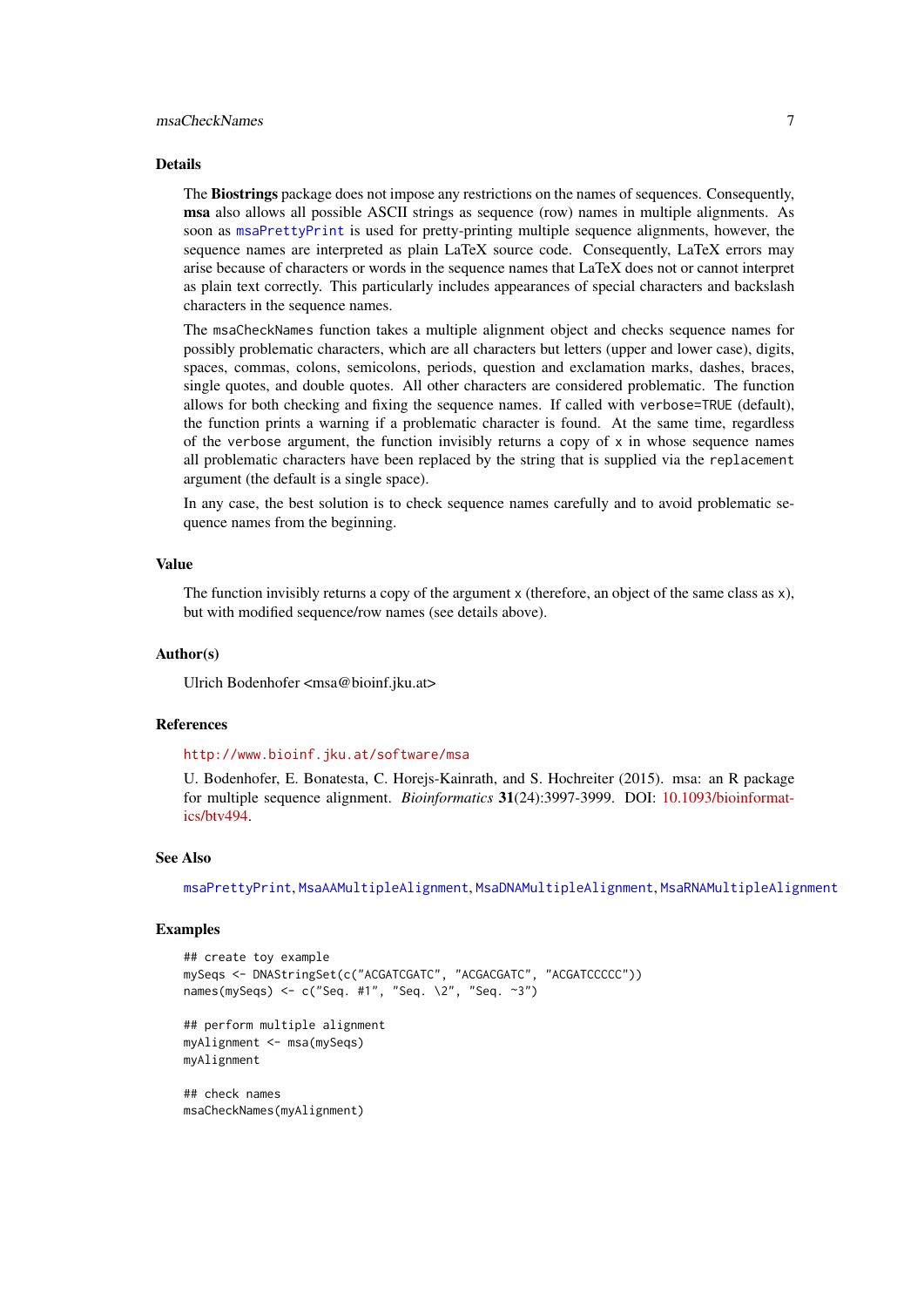```
## fix names
myAlignment <- msaCheckNames(myAlignment, replacement="", verbose=FALSE)
myAlignment
```
<span id="page-7-1"></span>msaClustalOmega *Multiple Sequence Alignment with ClustalOmega*

# Description

This function calls the multiple sequence alignment algorithm ClustalOmega.

### Usage

```
msaClustalOmega(inputSeqs, cluster="default",
                gapOpening="default", gapExtension="default",
                maxiters="default", substitutionMatrix="default",
                type="default", order=c("aligned", "input"),
                verbose=FALSE, help=FALSE, ...)
```
# Arguments

| inputSeqs                | input sequences; see msa. In the original ClustalOmega implementation, this<br>parameter is called infile.                                                                                                                                                                                                     |
|--------------------------|----------------------------------------------------------------------------------------------------------------------------------------------------------------------------------------------------------------------------------------------------------------------------------------------------------------|
| cluster                  | The cluster size which should be used. The default is 100. In the original<br>ClustalOmega implementation, this parameter is called cluster-size.                                                                                                                                                              |
| gapOpening, gapExtension |                                                                                                                                                                                                                                                                                                                |
|                          | ClustalOmega currently does not allow to adjust gap penalties; these arguments<br>are only for future extensions and consistency with the other algorithms and msa.<br>However, setting these parameters to values other than "default" will result in<br>a warning.                                           |
| maxiters                 | maximum number of iterations; the default value is $0$ (no limitation). In the<br>original ClustalOmega implementation, this parameter is called iterations.                                                                                                                                                   |
| substitutionMatrix       |                                                                                                                                                                                                                                                                                                                |
|                          | name of substitution matrix for scoring matches and mismatches; can be one of<br>the choices "BLOSUM30", "BLOSUM40", "BLOSUM50", "BLOSUM65", "BLOSUM80",<br>and "Gonnet". This parameter is a new feature - the original ClustalOmega<br>implementation does not allow for using a custom substitution matrix. |
| type                     | type of the input sequences inputSeqs; see msa.                                                                                                                                                                                                                                                                |
| order                    | how the sequences should be ordered in the output object (see msa); in the orig-<br>inal ClustalW implementation, this parameter is called output-order.                                                                                                                                                       |
| verbose                  | if TRUE, the algorithm displays detailed information and progress messages.                                                                                                                                                                                                                                    |
| help                     | if TRUE, information about algorithm-specific parameters is displayed. In this<br>case, no multiple sequence alignment is performed and the function quits after<br>displaying the additional help information.                                                                                                |
| .                        | further parameters specific to ClustalOmega; An overview of parameters that<br>are available in this interface is shown when calling msaClustalOmega with<br>help=TRUE. For more details, see also the documentation of ClustalOmega.                                                                          |

<span id="page-7-0"></span>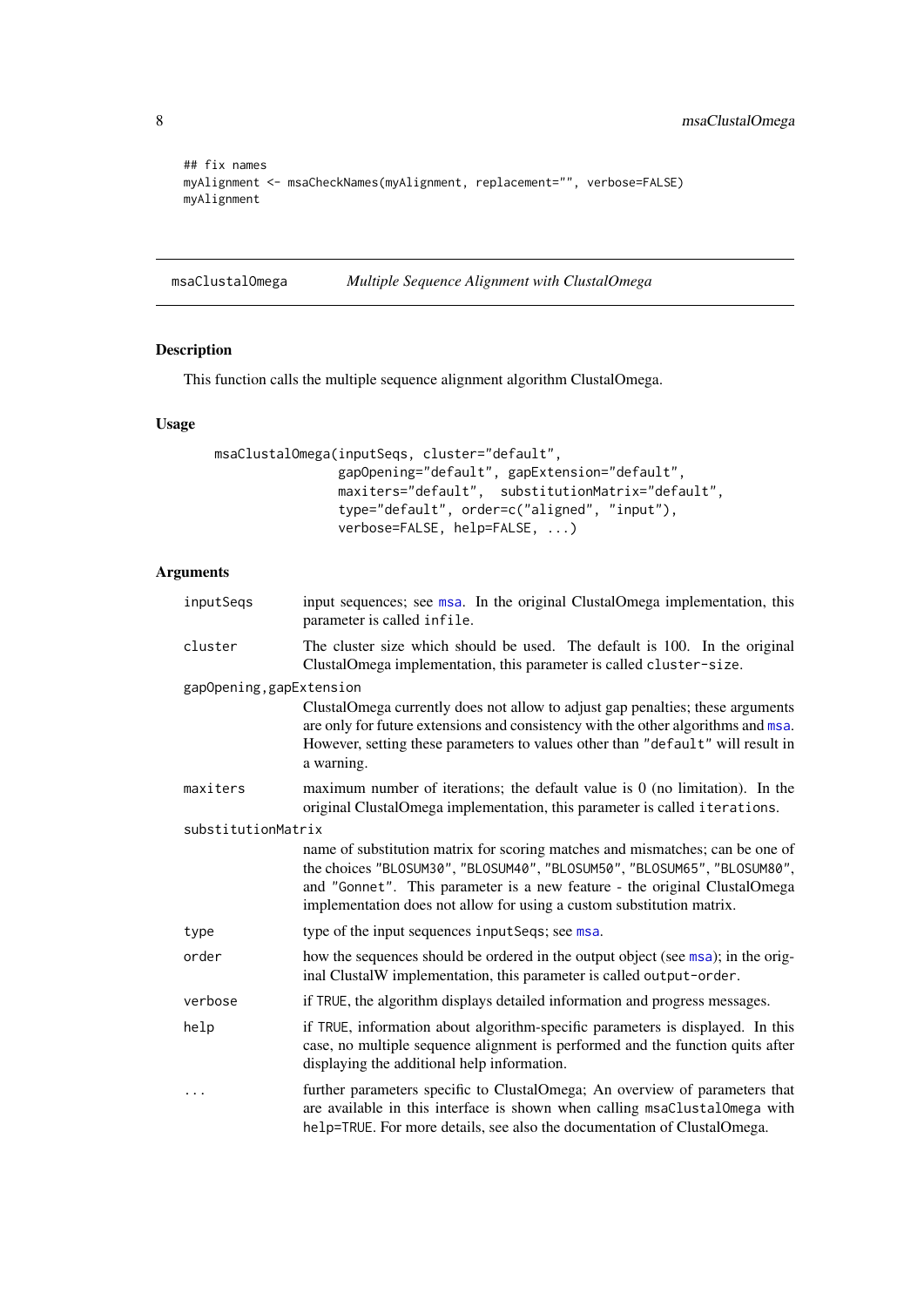#### <span id="page-8-0"></span>msaClustalOmega 9

#### Details

This is a function providing the ClustalOmega multiple alignment algorithm as an R function. It can be used for various types of sequence data (see inputSeqs argument above). Parameters that are common to all multiple sequences alignments provided by the msa package are explicitly provided by the function and named in the same for all algorithms. Most other parameters that are specific to ClustalOmega can be passed to ClustalOmega via additional arguments (see argument help above).

Since ClustalOmega only allows for using built-in amino acid substitution matrices, it is hardly useful for multiple alignments of nucleotide sequences.

For a note on the order of output sequences and direct reading from FASTA files, see [msa](#page-2-1).

# Value

Depending on the type of sequences for which it was called, msaClustalOmega returns a [MsaAAMultipleAlignment](#page-18-1), [MsaDNAMultipleAlignment](#page-18-1), or [MsaRNAMultipleAlignment](#page-18-1) object. If called with help=TRUE, msaClustalOmega returns an invisible NULL.

# Author(s)

Enrico Bonatesta and Christoph Horejs-Kainrath <msa@bioinf.jku.at>

#### References

<http://www.bioinf.jku.at/software/msa>

U. Bodenhofer, E. Bonatesta, C. Horejs-Kainrath, and S. Hochreiter (2015). msa: an R package for multiple sequence alignment. *Bioinformatics* 31(24):3997-3999. DOI: [10.1093/bioinformat](http://dx.doi.org/10.1093/bioinformatics/btv494)[ics/btv494.](http://dx.doi.org/10.1093/bioinformatics/btv494)

<http://www.clustal.org/omega/README>

Sievers, F., Wilm, A., Dineen, D., Gibson, T. J., Karplus, K., Li, W., Lopez, R., McWilliam, H., Remmert, M., Soeding, J., Thompson, J. D., and Higgins, D. G. (2011) Fast, scalable generation of high-quality protein multiple sequence alignments using Clustal Omega. *Mol. Syst. Biol.* 7:539. DOI: [10.1038/msb.2011.75.](http://dx.doi.org/10.1038/msb.2011.75)

# See Also

[msa](#page-2-1), [MsaAAMultipleAlignment](#page-18-1), [MsaDNAMultipleAlignment](#page-18-1), [MsaRNAMultipleAlignment](#page-18-1), [MsaMetaData](#page-16-1)

# Examples

```
## read sequences
filepath <- system.file("examples", "exampleAA.fasta", package="msa")
mySeqs <- readAAStringSet(filepath)
## call msaClustalOmega with default values
```
msaClustalOmega(mySeqs)

## call msaClustalOmega with custom parameters msaClustalOmega(mySeqs, auto=FALSE, cluster=120, dealign=FALSE, useKimura=FALSE, order="input", verbose=FALSE)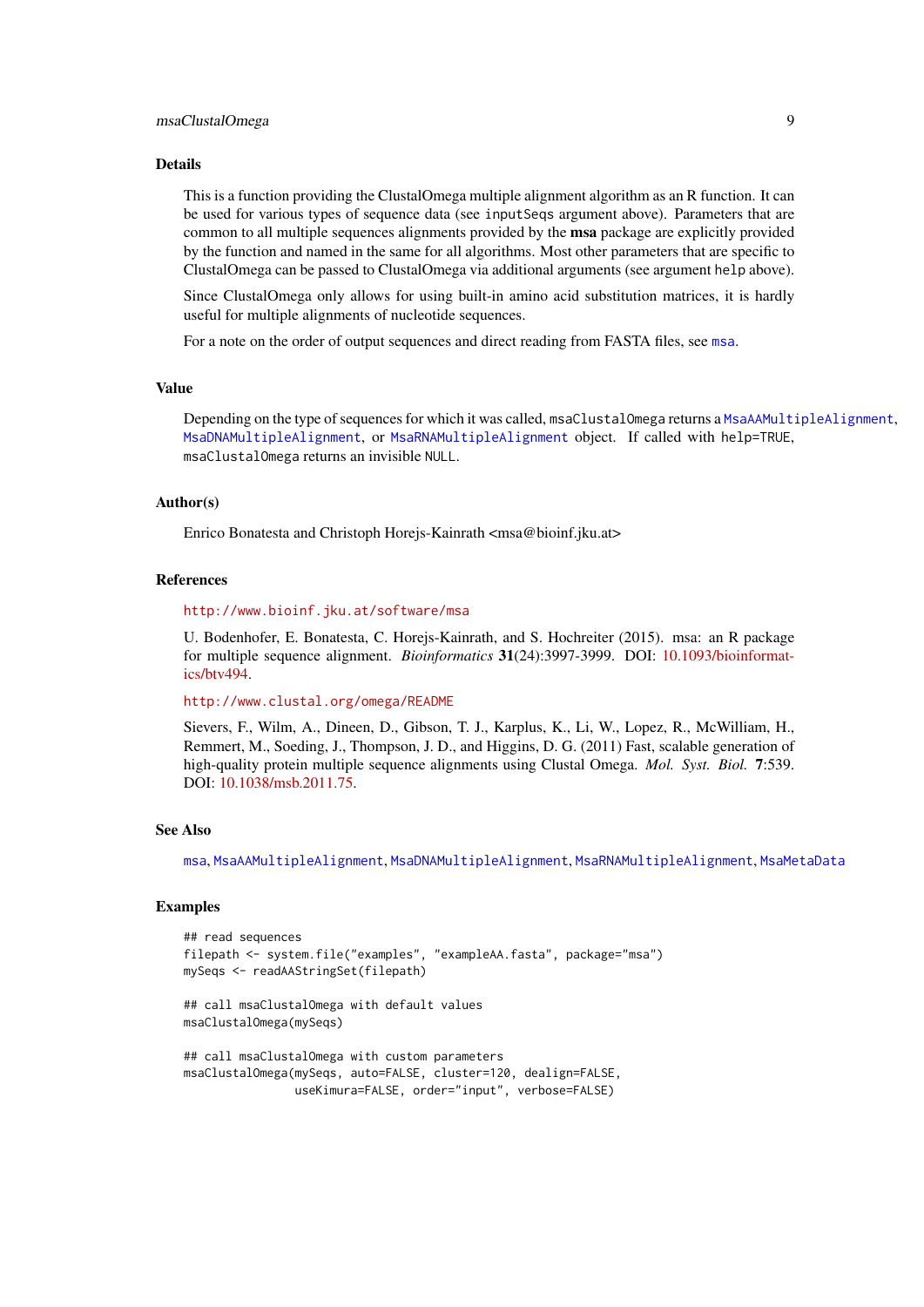<span id="page-9-1"></span><span id="page-9-0"></span>

# Description

This function calls the multiple sequence alignment algorithm ClustalW.

# Usage

```
msaClustalW(inputSeqs, cluster="default", gapOpening="default",
            gapExtension="default", maxiters="default",
            substitutionMatrix="default", type="default",
            order=c("aligned", "input"), verbose=FALSE,
            help=FALSE, ...)
```
# Arguments

| inputSeqs          | input sequences; see msa. In the original ClustalW implementation, this param-<br>eter is called infile.                                                                                                                                                                                                                                                                                                                                                                                                                                                                                          |
|--------------------|---------------------------------------------------------------------------------------------------------------------------------------------------------------------------------------------------------------------------------------------------------------------------------------------------------------------------------------------------------------------------------------------------------------------------------------------------------------------------------------------------------------------------------------------------------------------------------------------------|
| cluster            | The clustering method which should be used. Possible values are "nj" (default)<br>and "upgma". In the original ClustalW implementation, this parameter is called<br>clustering.                                                                                                                                                                                                                                                                                                                                                                                                                   |
| gapOpening         | gap opening penalty; the default value for nucleotide sequences is 15.0, the<br>default value for amino acid sequences is 10.0.                                                                                                                                                                                                                                                                                                                                                                                                                                                                   |
| gapExtension       | gap extension penalty; the default value for nucleotide sequences is 6.66, the<br>default value for amino acid sequences is 0.2.                                                                                                                                                                                                                                                                                                                                                                                                                                                                  |
| maxiters           | maximum number of iterations; the default value is 16. In the original ClustalW<br>implementation, this parameter is called numiters.                                                                                                                                                                                                                                                                                                                                                                                                                                                             |
| substitutionMatrix |                                                                                                                                                                                                                                                                                                                                                                                                                                                                                                                                                                                                   |
|                    | substitution matrix for scoring matches and mismatches; can be a real matrix,<br>a file name, or the name of a built-in substitution matrix. In the latter case, the<br>choices "blosum", "pam", "gonnet", and "id" are supported for amino acid se-<br>quences. For aligning nucleotide sequences, the choices "iub" and "clustalw"<br>are possible. The parameter dnamatrix can also be used instead for the sake of<br>backwards compatibility. The valid choices for this parameter are "iub" and<br>"clustalw". In the original ClustalW implementation, this parameter is called<br>matrix. |
| type               | type of the input sequences input Seqs; see msa.                                                                                                                                                                                                                                                                                                                                                                                                                                                                                                                                                  |
| order              | how the sequences should be ordered in the output object (see msa); in the orig-<br>inal ClustalW implementation, this parameter is called outorder.                                                                                                                                                                                                                                                                                                                                                                                                                                              |
| verbose            | if TRUE, the algorithm displays detailed information and progress messages.                                                                                                                                                                                                                                                                                                                                                                                                                                                                                                                       |
| help               | if TRUE, information about algorithm-specific parameters is displayed. In this<br>case, no multiple sequence alignment is performed and the function quits after<br>displaying the additional help information.                                                                                                                                                                                                                                                                                                                                                                                   |
| .                  | further parameters specific to ClustalW; An overview of parameters that are<br>available in this interface is shown when calling msaClustalW with help=TRUE.<br>For more details, see also the documentation of ClustalW.                                                                                                                                                                                                                                                                                                                                                                         |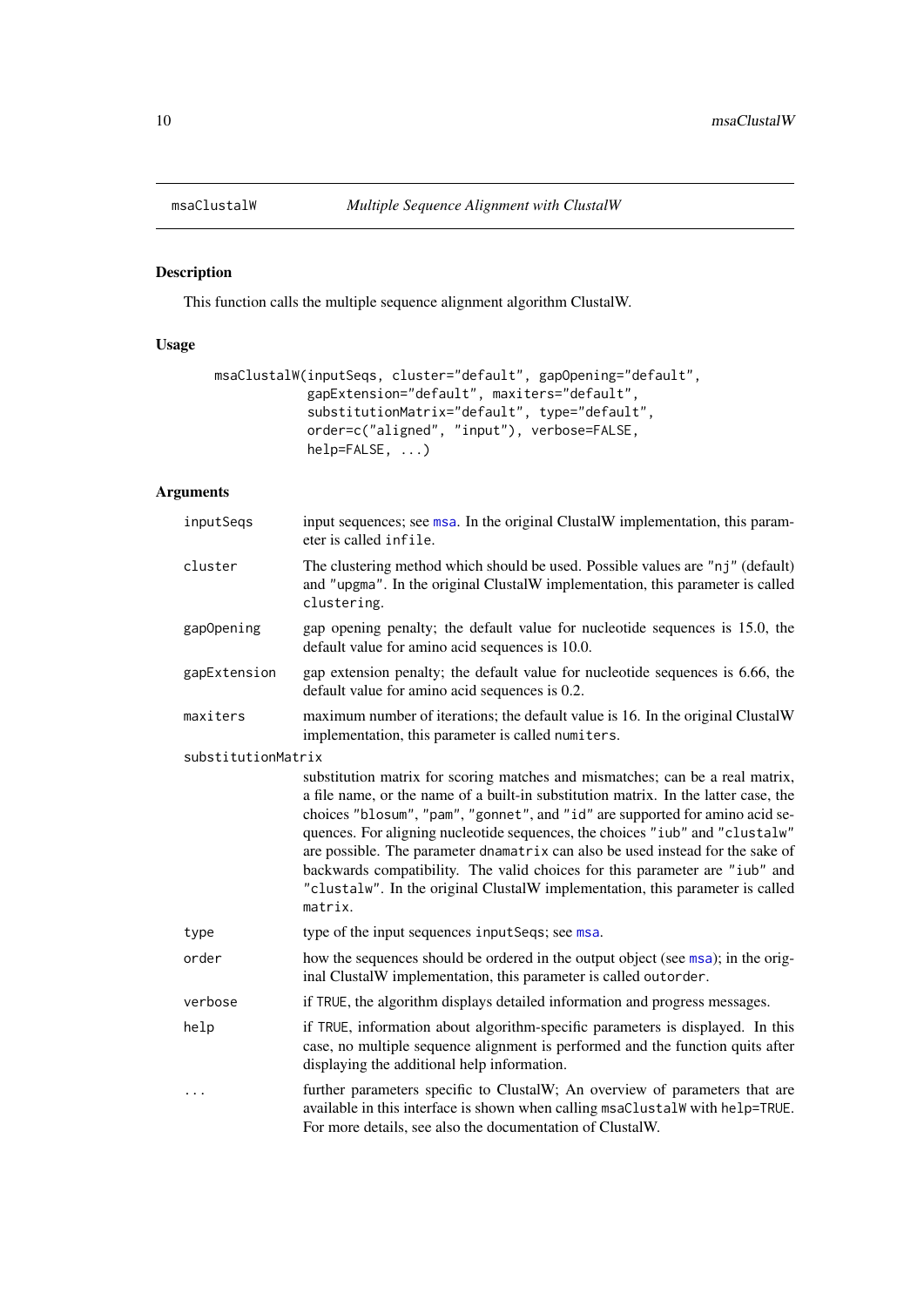#### <span id="page-10-0"></span>msaClustalW 11

#### Details

This is a function providing the ClustalW multiple alignment algorithm as an R function. It can be used for various types of sequence data (see inputSeqs argument above). Parameters that are common to all multiple sequences alignments provided by the msa package are explicitly provided by the function and named in the same for all algorithms. Most other parameters that are specific to ClustalW can be passed to ClustalW via additional arguments (see argument help above).

For a note on the order of output sequences and direct reading from FASTA files, see [msa](#page-2-1).

#### Value

Depending on the type of sequences for which it was called, msaClustalW returns a [MsaAAMultipleAlignment](#page-18-1), [MsaDNAMultipleAlignment](#page-18-1), or [MsaRNAMultipleAlignment](#page-18-1) object. If called with help=TRUE, msaClustalW returns an invisible NULL.

#### Author(s)

Enrico Bonatesta and Christoph Horejs-Kainrath <msa@bioinf.jku.at>

#### References

<http://www.bioinf.jku.at/software/msa>

U. Bodenhofer, E. Bonatesta, C. Horejs-Kainrath, and S. Hochreiter (2015). msa: an R package for multiple sequence alignment. *Bioinformatics* 31(24):3997-3999. DOI: [10.1093/bioinformat](http://dx.doi.org/10.1093/bioinformatics/btv494)[ics/btv494.](http://dx.doi.org/10.1093/bioinformatics/btv494)

[http://www.clustal.org/download/clustalw\\_help.txt](http://www.clustal.org/download/clustalw_help.txt)

Thompson, J. D., Higgins, D. G., and Gibson, T. J. (1994) CLUSTAL W: improving the sensitivity of progressive multiple sequence alignment through sequence weighting, position-specific gap penalties and weight matrix choice. *Nucleic Acids Res.* 22(22):4673-4680. DOI: [10.1093/nar/22.22.4673.](http://dx.doi.org/10.1093/nar/22.22.4673)

# See Also

[msa](#page-2-1), [MsaAAMultipleAlignment](#page-18-1), [MsaDNAMultipleAlignment](#page-18-1), [MsaRNAMultipleAlignment](#page-18-1), [MsaMetaData](#page-16-1)

```
## read sequences
filepath <- system.file("examples", "exampleAA.fasta", package="msa")
mySeqs <- readAAStringSet(filepath)
## call msaClustalW with default values
msaClustalW(mySeqs)
## call msaClustalW with custom parameters
msaClustalW(mySeqs, gapOpening=1, gapExtension=1, maxiters=16,
            cluster="upgma", kimura=FALSE, order="input", maxdiv=23)
```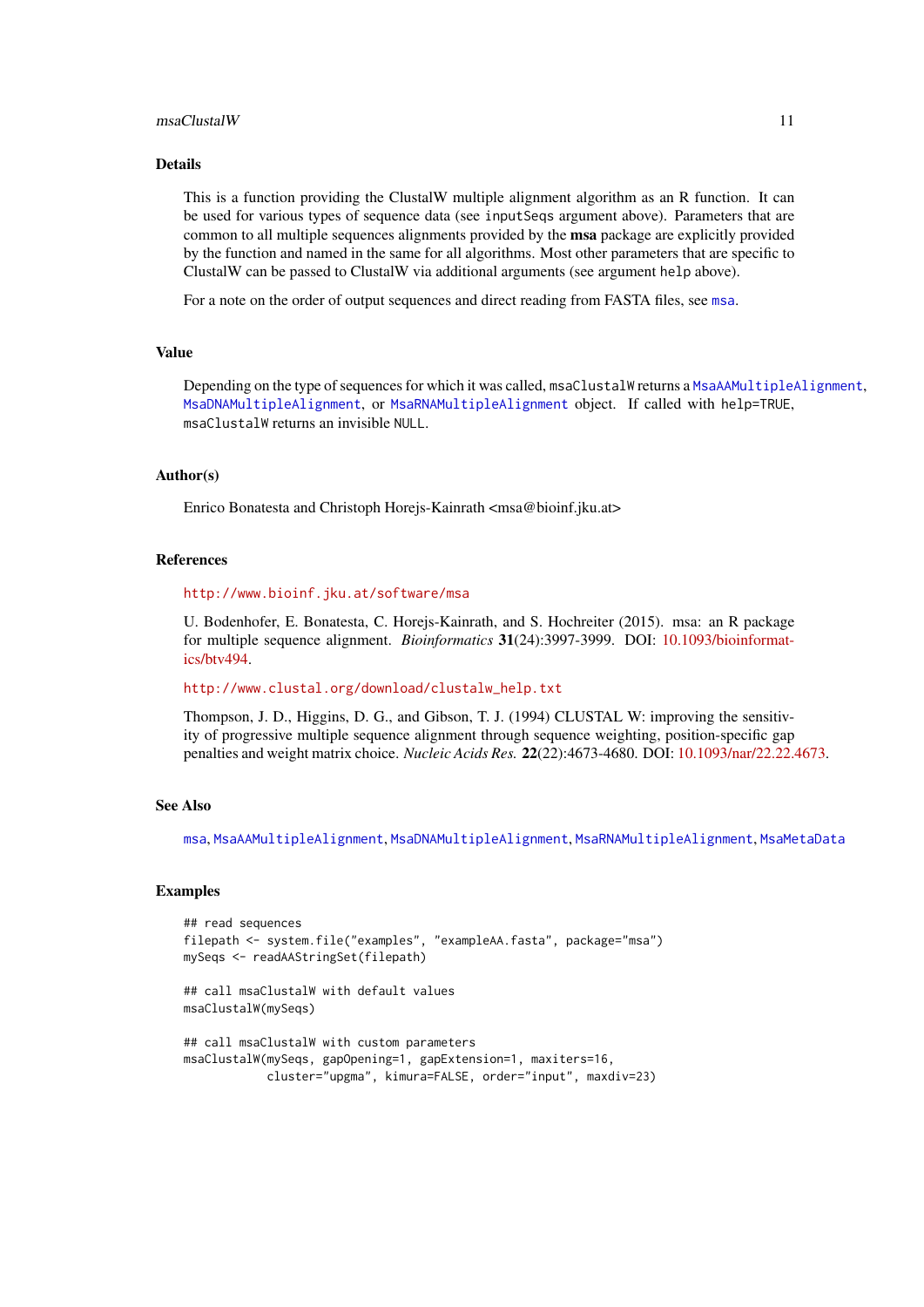<span id="page-11-1"></span><span id="page-11-0"></span>msaConsensusSequence *Computation of Consensus Sequence from Multiple Alignment*

# **Description**

This method computes a consensus sequence from a multiple alignment or a previously computed consensus matrix. Currently, two different ways of these computations are available.

#### Usage

```
## S4 method for signature 'matrix'
msaConsensusSequence(x, type=c("Biostrings", "upperlower"),
    thresh=c(80, 20), ignoreGaps=FALSE, ...)
## S4 method for signature 'MultipleAlignment'
msaConsensusSequence(x, ...)
```
# Arguments

| $\times$   | an object of class MultipleAlignment (which includes objects of classes MsaAAMultipleAlignment<br>MsaDNAMultipleAlignment, and MsaRNAMultipleAlignment) or a previously<br>computed consensus matrix (see details below).                                                                                                                                                  |
|------------|----------------------------------------------------------------------------------------------------------------------------------------------------------------------------------------------------------------------------------------------------------------------------------------------------------------------------------------------------------------------------|
| type       | a character string specifying how to compute the consensus sequence. Currently,<br>types "Biostrings" and "upperlower" are available (see details below).                                                                                                                                                                                                                  |
| thresh     | a decreasing two-element numeric vector of numbers between 0 and 100 corre-<br>sponding to the two conservation thresholds. Only relevant for type="upperlower"<br>(see details below), otherwise ignored.                                                                                                                                                                 |
| ignoreGaps | a logical (default: FALSE) indicating whether gaps should be considered when<br>computing the consensus sequence. Only relevant for type="upperlower" (see<br>details below), otherwise ignored.                                                                                                                                                                           |
| $\cdots$   | when the method is called for a MultipleAlignment object, the consensus ma-<br>trix is computed and, including all further arguments, passed passed on to the<br>msaConsensusSequence method with signature matrix. The method with sig-<br>nature matrix forwards additional arguments to the consensusString method<br>from the Biostrings package if type="Biostrings". |

#### Details

The method takes a [MultipleAlignment](#page-0-0) object or a previously computed consensus matrix and computes a consensus sequence. For type="Biostrings", the method [consensusString](#page-0-0) from the Biostrings package is used to compute the consensus sequence. For type="upperlower", two thresholds (argument thresh, see above) are used to compute the consensus sequence:

- If the relative frequency of the most frequent letter at a given position is at least as large as the first threshold (default: 80%), then this most frequent letter is used for the consensus sequence at this position as it is.
- If the relative frequency of the most frequent letter at a given position is smaller than the first threshold, but at least as large as the second threshold (default: 20%), then this most frequent letter is used for the consensus sequence at this position, but converted to lower case.
- If the relative frequency of the most frequent letter in a column is even smaller than the second threshold, then a dot is used for the consensus sequence at this position.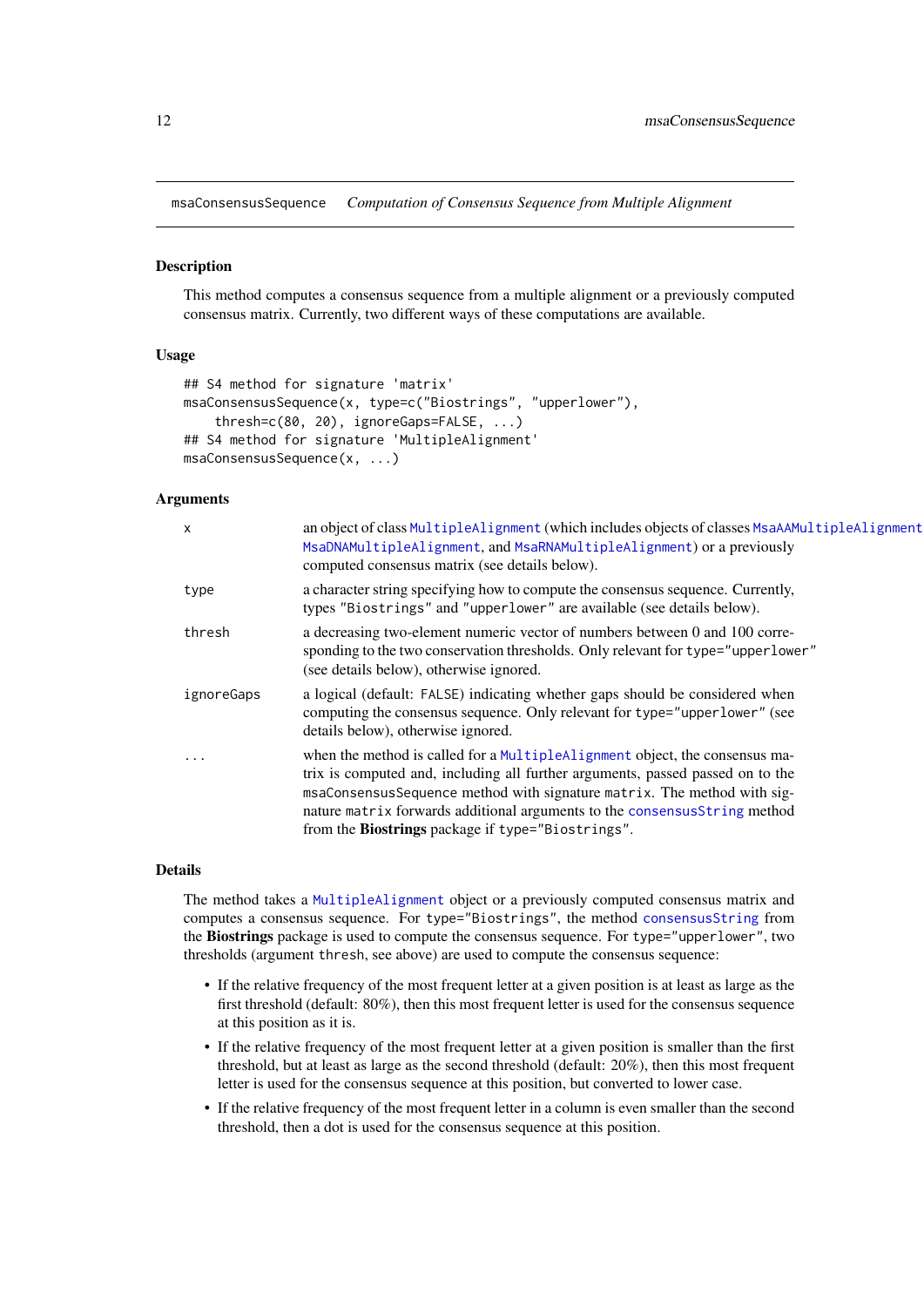#### <span id="page-12-0"></span>msaConsensusSequence 13

• If ignoreGaps=FALSE (which is the default), gaps are treated like all other letters except for the fact that obviously no lowercase conversion takes place in case that the relative frequency is between the two thresholds. If ignoreGaps=TRUE, gaps are ignored completely, and the consensus sequence is computed from the non-gap letters only.

If the consensus matrix of a multiple alignment of nucleotide sequences contains rows labeled '+' and/or  $\therefore$ , these rows are ignored.

# Value

The function returns a character string with the consensus sequence.

#### Author(s)

Ulrich Bodenhofer <msa@bioinf.jku.at>

#### References

#### <http://www.bioinf.jku.at/software/msa>

U. Bodenhofer, E. Bonatesta, C. Horejs-Kainrath, and S. Hochreiter (2015). msa: an R package for multiple sequence alignment. *Bioinformatics* 31(24):3997-3999. DOI: [10.1093/bioinformat](http://dx.doi.org/10.1093/bioinformatics/btv494)[ics/btv494.](http://dx.doi.org/10.1093/bioinformatics/btv494)

# See Also

[msa](#page-2-1), [MsaAAMultipleAlignment](#page-18-1), [MsaDNAMultipleAlignment](#page-18-1), [MsaRNAMultipleAlignment](#page-18-1), [MsaMetaData](#page-16-1), [MultipleAlignment](#page-0-0), [consensusString](#page-0-0)

```
## read sequences
filepath <- system.file("examples", "HemoglobinAA.fasta", package="msa")
mySeqs <- readAAStringSet(filepath)
## perform multiple alignment
myAlignment <- msa(mySeqs)
## regular consensus sequence using consensusString() method from the
## 'Biostrings' package
msaConsensusSequence(myAlignment)
## use the other method
msaConsensusSequence(myAlignment, type="upperlower")
## use the other method with custom parameters
msaConsensusSequence(myAlignment, type="upperlower", thresh=c(50, 20),
                     ignoreGaps=TRUE)
```

```
## compute a consensus matrix first
conMat <- consensusMatrix(myAlignment)
msaConsensusSequence(conMat)
```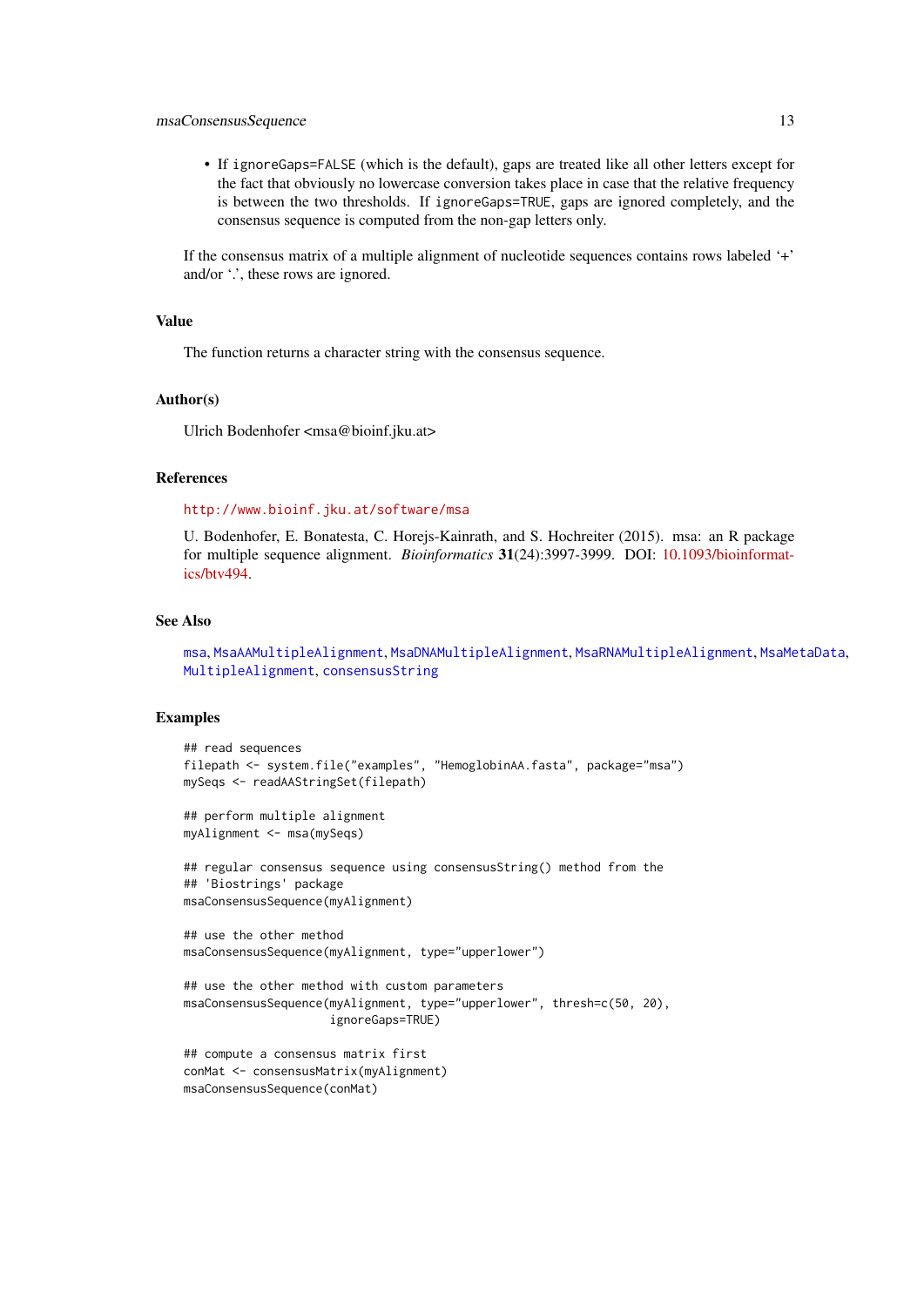<span id="page-13-0"></span>msaConservationScore *Computation of Conservation Scores from Multiple Alignment*

#### Description

This method computes a vector of conservation scores from a multiple alignment or a previously computed consensus matrix.

#### Usage

```
## S4 method for signature 'matrix'
msaConservationScore(x, substitutionMatrix, gapVsGap=NULL,
    ...)
## S4 method for signature 'MultipleAlignment'
msaConservationScore(x, ...)
```
# Arguments

| $\mathsf{x}$       | an object of class MultipleAlignment (which includes objects of classes MsaAAMultipleAlignment<br>MsaDNAMultipleAlignment, and MsaRNAMultipleAlignment) or a previously<br>computed consensus matrix (see details below).                                                                                                                                    |
|--------------------|--------------------------------------------------------------------------------------------------------------------------------------------------------------------------------------------------------------------------------------------------------------------------------------------------------------------------------------------------------------|
| substitutionMatrix |                                                                                                                                                                                                                                                                                                                                                              |
|                    | substitution matrix (see details below).                                                                                                                                                                                                                                                                                                                     |
| gapVsGap           | score to use for aligning gaps versus gaps (see details below).                                                                                                                                                                                                                                                                                              |
| $\ddotsc$          | when the method is called for a MultipleAlignment object, the consensus ma-<br>trix is computed and, including all further arguments, passed on to the msaConservationScore<br>method with signature matrix. This method passes all further arguments on to<br>the msaConsensusSequence method to customize the way the consensus se-<br>quence is computed. |

# Details

The method takes a [MultipleAlignment](#page-0-0) object or a previously computed consensus matrix and computes the sum of pairwise scores for all positions of the alignment. For computing these scores, it is compulsory to specify a substitution/scoring matrix. This matrix must be provided as a [matrix](#page-0-0) object. This can either be one of the ready-made matrices provided by the Biostrings package (e.g. [BLOSUM62](#page-0-0)) or any other hand-crafted matrix. In the latter case, the following restrictions apply:

- The matrix must be quadratic.
- For reasonable results, the matrix should be symmetric (note that this is not checked).
- Rows and columns must be named and the order of letters/symbols in row names and column names must be identical.
- All letters/symbols occurring in the multiple alignment, including gaps '-', must also be found in the row/column names of the substitution matrix. For consistency with the matrices from the Biostrings package, the row/column corresponding to gap penalties may also be labeled '\*' instead of '-'.

So, nucleotide substitution matrices created by [nucleotideSubstitutionMatrix](#page-0-0) can be used for multiple alignments of nucleotide sequences, but must be completed with gap penalty rows and columns (see example below).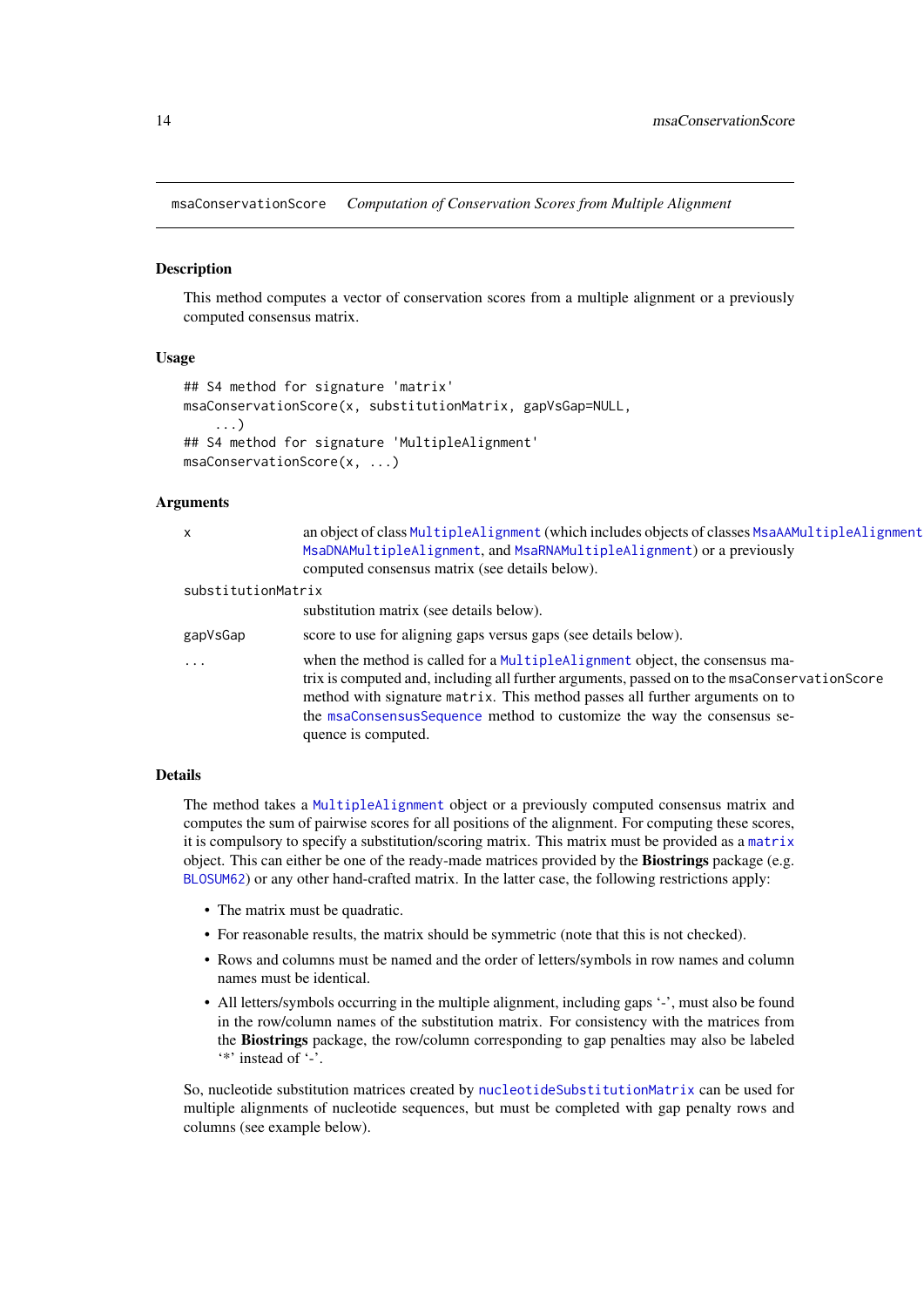<span id="page-14-0"></span>If the consensus matrix of a multiple alignment of nucleotide sequences contains rows labeled '+' and/or  $\therefore$ , these rows are ignored.

The parameter gapVsGap can be used to control how pairs of gaps are scored. If gapVsGap=NULL (default), the corresponding diagonal entry of the substitution matrix is used as is. In the BLO-SUM matrices, this is usually a positive value, which may not make sense under all circumstances. Therefore, the parameter gapVsGap can be set to an alternative value, e.g. 0 for ignoring gap-gap pairs.

The method, in any case, returns a vector of scores that is as long as the alignment/consensus matrix has columns. The names of the vector entries are the corresponding positions of the consensus sequence of the alignment. How this consensus sequence is computed, can be controlled with additional arguments that are passed on to the [msaConsensusSequence](#page-11-1) method.

#### Value

The function returns a vector as long as the alignment/consensus matrix has columns. The vector is named with the consensus sequence (see details above).

#### Author(s)

Ulrich Bodenhofer <msa@bioinf.jku.at>

# References

#### <http://www.bioinf.jku.at/software/msa>

U. Bodenhofer, E. Bonatesta, C. Horejs-Kainrath, and S. Hochreiter (2015). msa: an R package for multiple sequence alignment. *Bioinformatics* 31(24):3997-3999. DOI: [10.1093/bioinformat](http://dx.doi.org/10.1093/bioinformatics/btv494)[ics/btv494.](http://dx.doi.org/10.1093/bioinformatics/btv494)

# See Also

[msa](#page-2-1), [MsaAAMultipleAlignment](#page-18-1), [MsaDNAMultipleAlignment](#page-18-1), [MsaRNAMultipleAlignment](#page-18-1), [MsaMetaData](#page-16-1), [MultipleAlignment](#page-0-0), [msaConsensusSequence](#page-11-1)

#### Examples

data(PAM250)

```
## read sequences
filepath <- system.file("examples", "HemoglobinAA.fasta", package="msa")
mySeqs <- readAAStringSet(filepath)
## perform multiple alignment
myAlignment <- msa(mySeqs)
## compute consensus scores using the BLOSUM62 matrix
data(BLOSUM62)
msaConservationScore(myAlignment, BLOSUM62)
## compute consensus scores using the BLOSUM62 matrix
## without scoring gap-gap pairs and using a different consensus sequence
msaConservationScore(myAlignment, BLOSUM62, gapVsGap=0,
                     type="upperlower")
## compute a consensus matrix first
conMat <- consensusMatrix(myAlignment)
```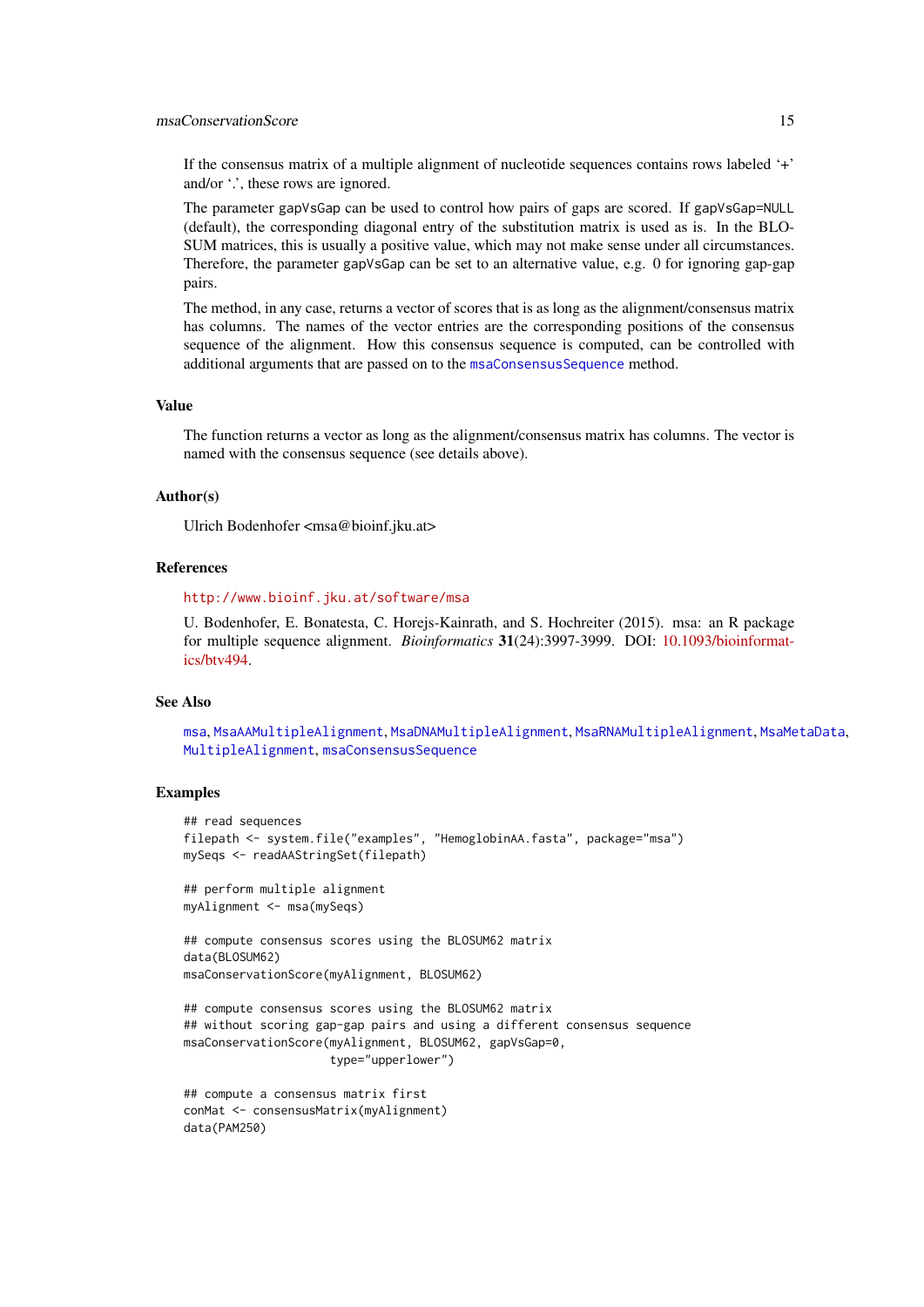```
msaConservationScore(conMat, PAM250, gapVsGap=0)
## DNA example
filepath <- system.file("examples", "exampleDNA.fasta", package="msa")
mySeqs <- readDNAStringSet(filepath)
## perform multiple alignment
myAlignment <- msa(mySeqs)
## create substitution matrix with gap penalty -8
mat <- nucleotideSubstitutionMatrix(4, -1)
mat < - child(rbind(max, "--"=-8), "--"=-8)## compute consensus scores using this matrix
msaConservationScore(myAlignment, mat, gapVsGap=0)
```
msaConvert *Convert Multiple Sequence Alignment for Other Packages*

# Description

This function converts a multiple sequence alignment object to formats used in other sequence analysis packages.

#### Usage

```
msaConvert(x,
           type=c("seqinr::alignment", "bios2mds::align",
                  "ape::AAbin", "ape::DNAbin",
                  "phangorn::phyDat", "bio3d::fasta"))
```
# Arguments

| X    | an object of class MultipleAlignment (which includes objects of classes MsaAAMultipleAlignment<br>MsaDNAMultipleAlignment, and MsaRNAMultipleAlignment)                                                                 |
|------|-------------------------------------------------------------------------------------------------------------------------------------------------------------------------------------------------------------------------|
| type | a character string specifying to which type of object x should be converted; cur-<br>rently, the values "seqinr::alignment", "bios2mds::align", "ape::AAbin",<br>"ape::DNAbin", "phangorn::phyDat", and "bio3d::fasta". |

#### Details

The function converts x to the class of object as specified by the type argument. The values possible for the type argument follow the same principle *pkg*::*cl*, i.e. x is converted to class *cl* as defined in the *pkg* package.

The conversions for usage by the packages seqinr, bios2mds, and ape work independently of these packages and do not strictly require these packages. They need not even be installed. This approach has been chosen to avoid abundant dependencies and possible incompatibilities. That is also why the standard S3/S4 mechanism of as/as.class functions is not used.

The conversion to the phyDat class can be done easily using the as.phyDat function from the phangorn package. The msaConvert function still provides this conversion for the sake of consistency. However, this conversion is just a wrapper function around the as phyDat function from the phangorn package. Thus, the phangorn package needs to be installed.

<span id="page-15-0"></span>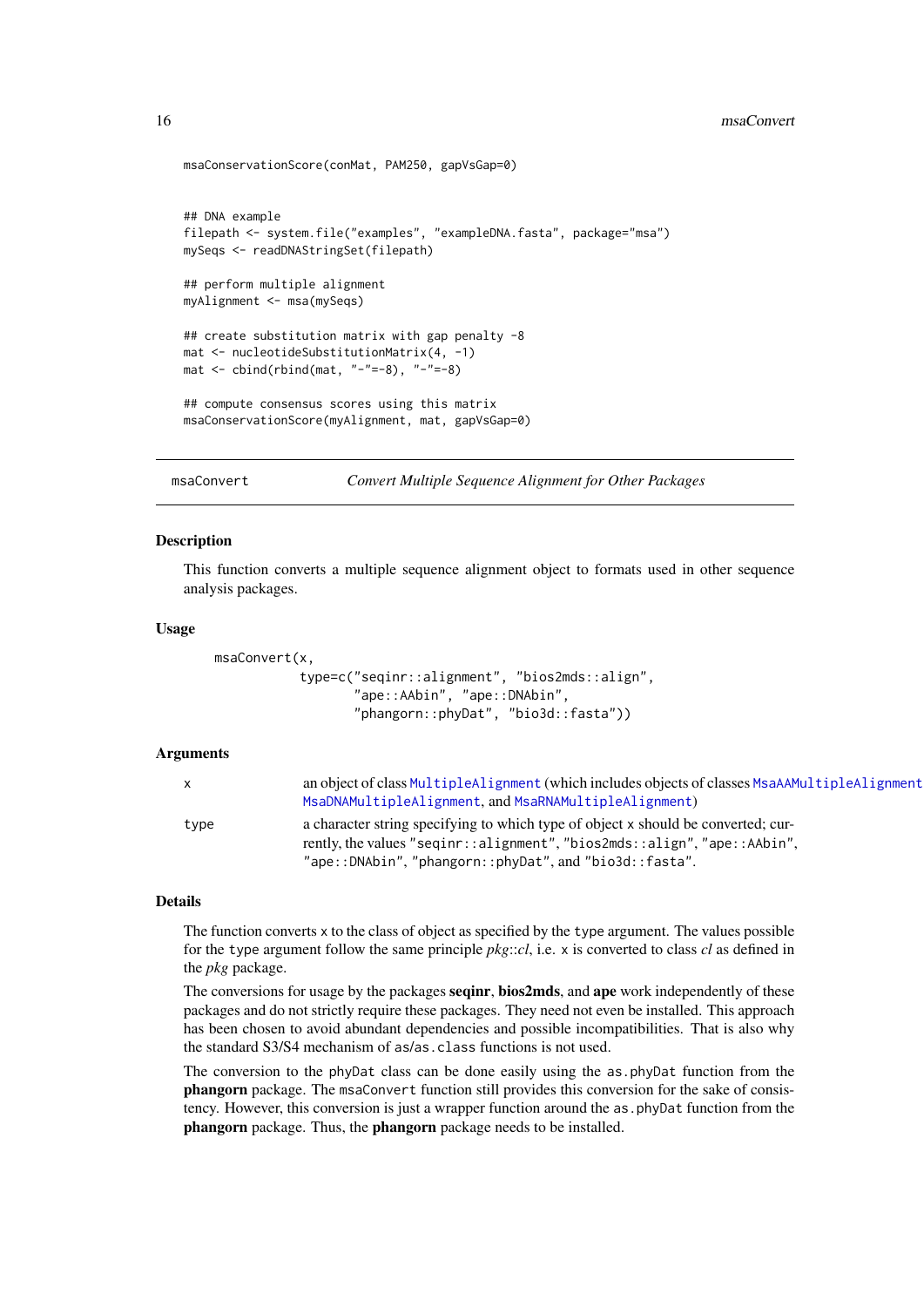#### <span id="page-16-0"></span>MsaMetaData-class 17

The conversion "ape::AAbin" only works for multiple alignments of amino acid sequences, while the conversions "ape::DNAbin" and "phangorn::phyDat" only work for multiple alignments of DNA sequences. When converting to "ape::AAbin", gaps/dashes are replaced by 'X'. Moreover, conversions to "ape::DNAbin" also convert all characters to lowercase and replace gaps/dashes by 'n'.

#### Value

The function returns an object of the class as specified by the type argument.

### Author(s)

Ulrich Bodenhofer <msa@bioinf.jku.at>

## References

<http://www.bioinf.jku.at/software/msa>

U. Bodenhofer, E. Bonatesta, C. Horejs-Kainrath, and S. Hochreiter (2015). msa: an R package for multiple sequence alignment. *Bioinformatics* 31(24):3997-3999. DOI: [10.1093/bioinformat](http://dx.doi.org/10.1093/bioinformatics/btv494)[ics/btv494.](http://dx.doi.org/10.1093/bioinformatics/btv494)

# See Also

[msa](#page-2-1), [MsaAAMultipleAlignment](#page-18-1), [MsaDNAMultipleAlignment](#page-18-1), [MsaRNAMultipleAlignment](#page-18-1), [MsaMetaData](#page-16-1)

# Examples

```
## read sequences
filepath <- system.file("examples", "exampleAA.fasta", package="msa")
mySeqs <- readAAStringSet(filepath)
## perform multiple alignment
myAlignment <- msa(mySeqs)
## convert to an object of class 'alignment' (package 'seqinr')
msaConvert(myAlignment, "seqinr::alignment")
## convert to an object of class 'align' (package 'bios2mds')
msaConvert(myAlignment, "bios2mds::align")
```
<span id="page-16-1"></span>MsaMetaData-class *Class* MsaMetaData

#### Description

S4 class for storing metadata about multiple sequence alignment results

# **Objects**

Objects of this virtual class are not be created and used directly. This is an auxiliary class used by the classes [MsaAAMultipleAlignment](#page-18-1), [MsaDNAMultipleAlignment](#page-18-1), and [MsaRNAMultipleAlignment](#page-18-1)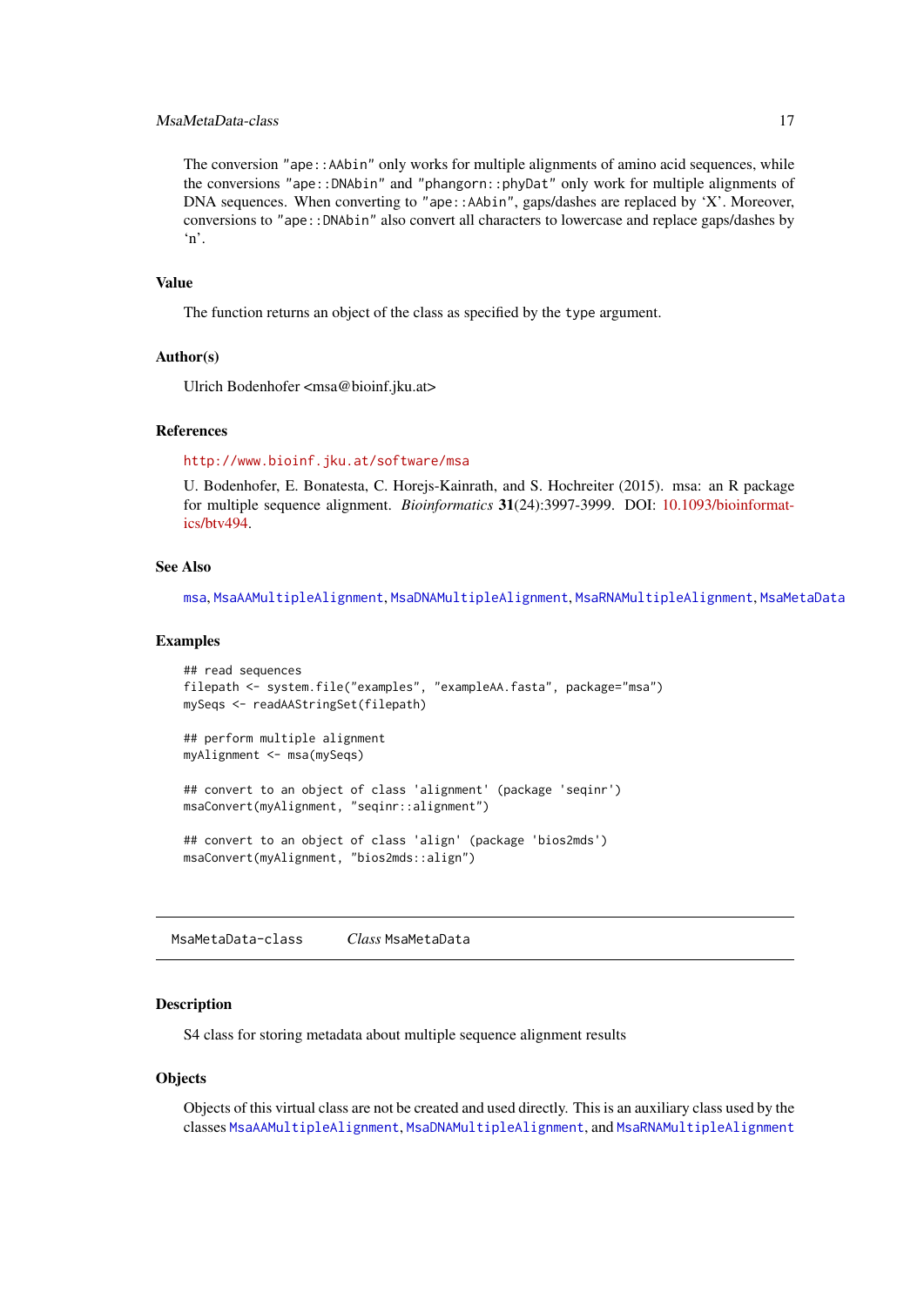#### <span id="page-17-0"></span>Slots

The following slots are defined for MsaMetaData objects:

- version: slot in which information is stored with which algorithm the multiple alignment has been computed along with its version number.
- params: list in which the parameters are stored with which the multiple alignment algorithm has been executed.
- call: the matched call with which the object was created

#### Methods

version(object): accessor to the version slot  $params(x)$ : accessor to the params slot

#### Author(s)

Enrico Bonatesta and Christoph Horejs-Kainrath <msa@bioinf.jku.at>

#### References

<http://www.bioinf.jku.at/software/msa>

U. Bodenhofer, E. Bonatesta, C. Horejs-Kainrath, and S. Hochreiter (2015). msa: an R package for multiple sequence alignment. *Bioinformatics* 31(24):3997-3999. DOI: [10.1093/bioinformat](http://dx.doi.org/10.1093/bioinformatics/btv494)[ics/btv494.](http://dx.doi.org/10.1093/bioinformatics/btv494)

# See Also

[msa](#page-2-1), [msaClustalW](#page-9-1), [msaClustalOmega](#page-7-1), [msaMuscle](#page-20-1), [MsaAAMultipleAlignment](#page-18-1), [MsaDNAMultipleAlignment](#page-18-1), [MsaRNAMultipleAlignment](#page-18-1)

```
## read sequences
filepath <- system.file("examples", "exampleAA.fasta", package="msa")
mySeqs <- readAAStringSet(filepath)
## simple call with default values
myAlignment <- msaClustalOmega(mySeqs)
## show the algorithm version with which the results were created
version(myAlignment)
## show the results
show(myAlignment)
## print the results
print(myAlignment, show="alignment")
print(myAlignment, show=c("alignment", "version"))
print(myAlignment, show="standardParams")
print(myAlignment, show="algParams")
print(myAlignment, show=c("call", "version"))
## show the params
params(myAlignment)
```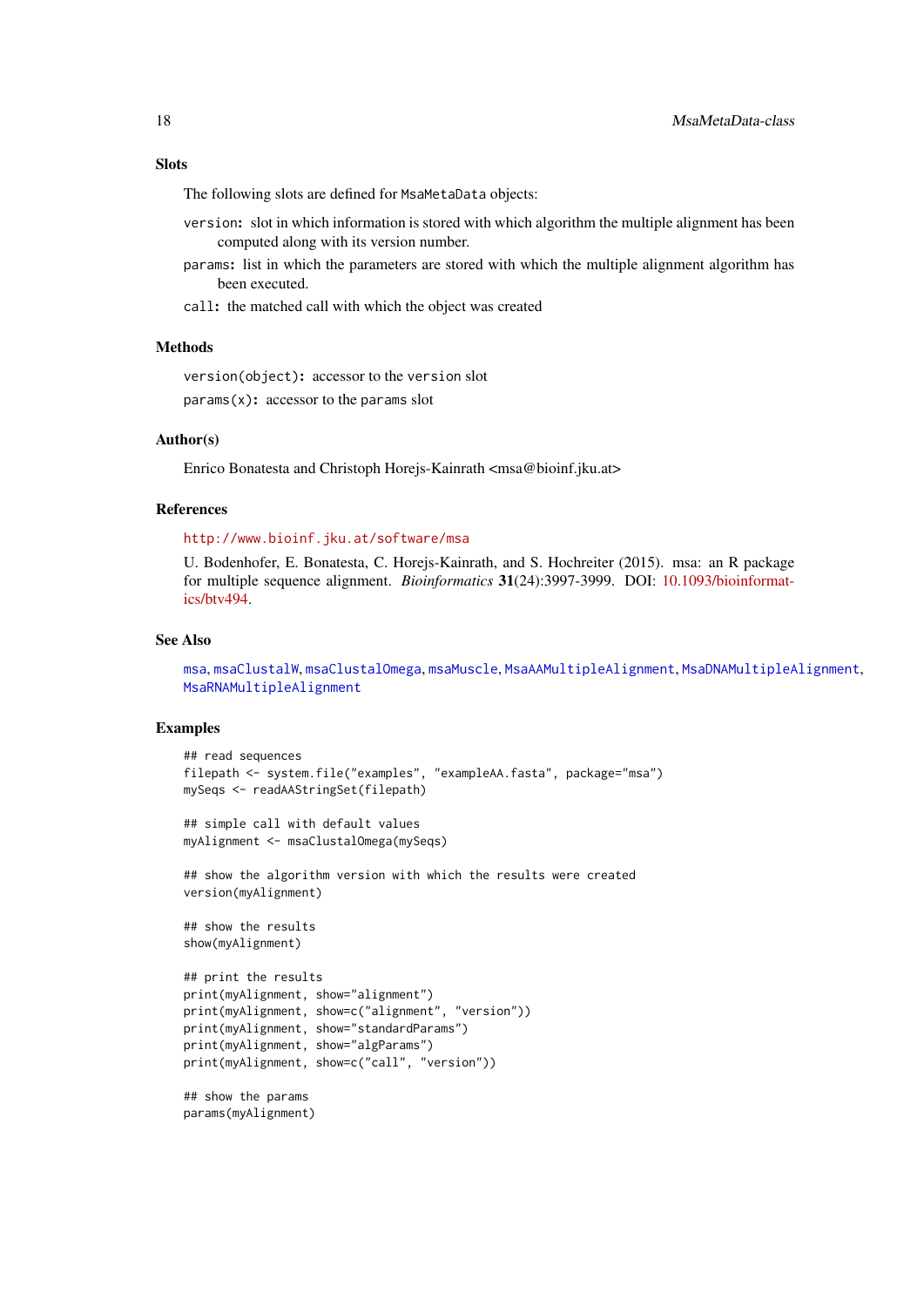<span id="page-18-0"></span>MsaMultipleAnlignmentClasses

*Classes* MsaAAMultipleAlignment*,* MsaDNAMultipleAlignment*, and* MsaRNAMultipleAlignment

#### <span id="page-18-1"></span>**Description**

S4 classes for storing multiple alignments of amino acid, DNA, and RNA sequences along with algorithm metadata

# **Objects**

Objects of these classes are returned by the multiple sequence alignment algorithms [msaClustalW](#page-9-1), [msaClustalOmega](#page-7-1), [msaMuscle](#page-20-1), and the wrapper function [msa](#page-2-1), all of which are provided by the msa package.

#### Details

The class MsaAAMultipleAlignment extends the [AAMultipleAlignment](#page-0-0) class, the class MsaDNAMultipleAlignment extends the [DNAMultipleAlignment](#page-0-0) class, and the class MsaRNAMultipleAlignment extends the [RNAMultipleAlignment](#page-0-0) class. All three classes extend their parent classes by the slots contained in the [MsaMetaData](#page-16-1), i.e. all three classes are class unions of the aforementioned parent classes and the class [MsaMetaData](#page-16-1).

#### Methods

print(x, show=c("alignment", "version", "call"), showNames=TRUE, showConsensus=TRUE, halfNrow=9, na prints information about the object x; the show argument allows for determining what should be printed. The show must be a character vector and may contain any combination of the following strings: if show contains "alignment", the multiple sequence alignment is printed in a way similar to the corresponding method from the Biostrings package (except for the consensus sequence, see below). If show contains "complete", the entire width of the alignment is printed by splitting it over multiple blocks of lines if necessary. This overrules "alignment" if both are contained in the show argument. If show contains "version", the version slot is shown. If show contains "call", the call slot is shown. If show contains "standardParams", the settings of the parameters that are common to all three multiple sequence alignment algorithms are shown. If show contains "algParams", the algorithm-specific parameters are shown. The order in which the strings are placed in the show argument does not have an effect on the order in which data are printed. The default is show=c("alignment","version","call"), i.e. by default, the multiple sequence alignment is shown along with version and call information. If show contains "all", the complete alignment is shown along with version information, call, and the complete set of parameters. As said above, by default, printing alignments is similar to the standard print method provided by the Biostrings package, whereas including "complete" in the argument show prints the entire width of the alignment. Unlike the method from the Biostrings package, the appearance can be customized: by default, the consensus sequence is appended below the alignment. To switch this off, use showConsensus=FALSE. Whether or not sequence names should be printed can be controlled via the showNames argument. The width reserved for the sequence names can be adjusted using the nameWidth argument; the default is 20 like in the Biostrings method. If the number of sequences in the alignment is large, output can become quite lengthy. That is why only the first halfNrow and the last halfNrow sequences are shown. To show all sequences, set halfNrow to NA or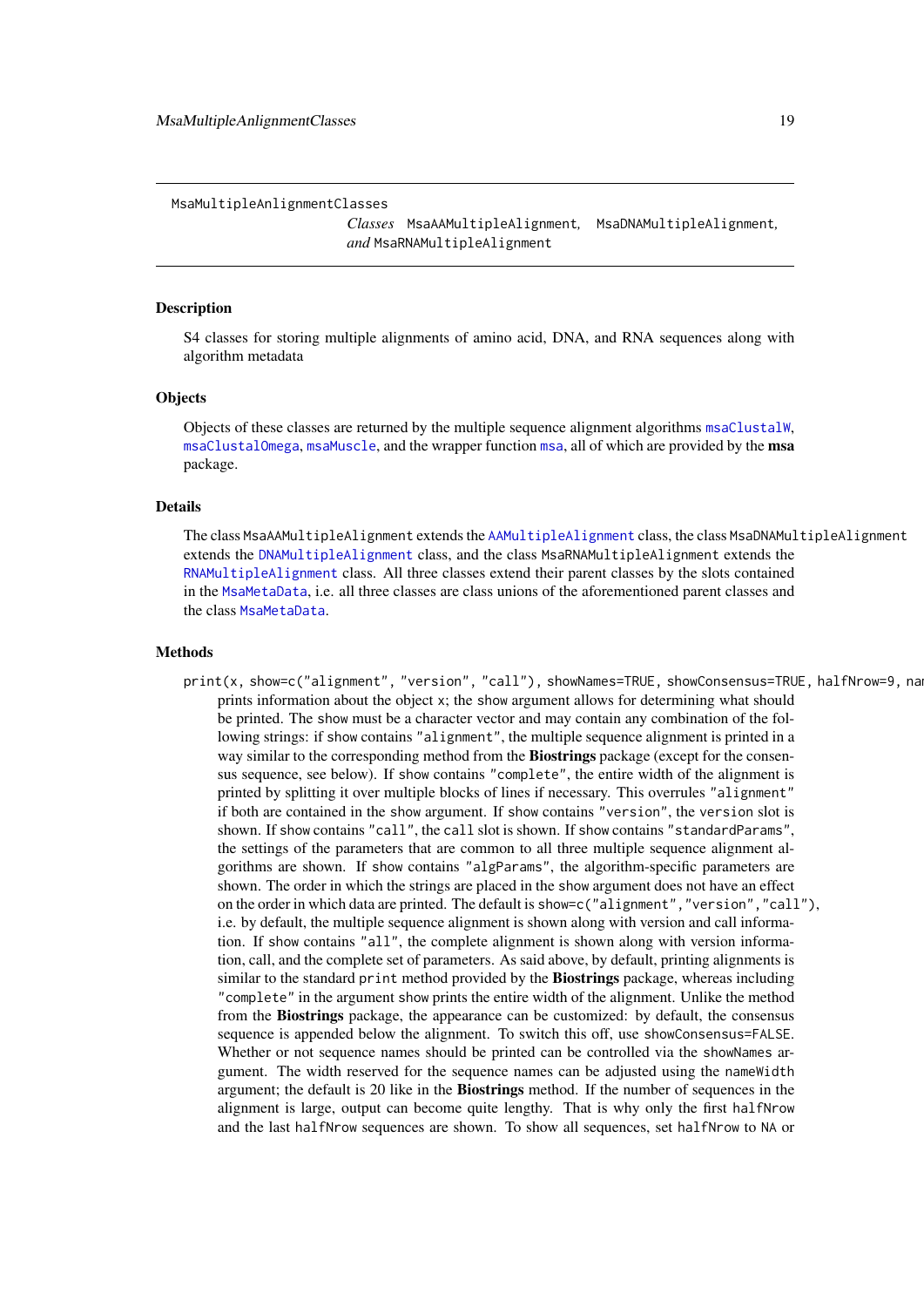<span id="page-19-0"></span>-1. Note that print can also handle masked objects, where the masked sequences/positions are shown as hash marks. However, the consensus sequences are computed from the complete, unmasked alignment and displayed as such. Additional arguments are passed on to [msaConsensusSequence](#page-11-1) for customizing how the consensus sequence is computed.

- show(object): displays the alignment along with metadata; synonymous to calling print with default arguments.
- version(object): displays the algorithm with which the multiple alignment has been computed along with its version number (see also [MsaMetaData](#page-16-1)).

params(x): accessor to the params slot (see also [MsaMetaData](#page-16-1))

#### Author(s)

Enrico Bonatesta, Christoph Horejs-Kainrath, and Ulrich Bodenhofer <msa@bioinf.jku.at>

#### References

<http://www.bioinf.jku.at/software/msa>

U. Bodenhofer, E. Bonatesta, C. Horejs-Kainrath, and S. Hochreiter (2015). msa: an R package for multiple sequence alignment. *Bioinformatics* 31(24):3997-3999. DOI: [10.1093/bioinformat](http://dx.doi.org/10.1093/bioinformatics/btv494)[ics/btv494.](http://dx.doi.org/10.1093/bioinformatics/btv494)

# See Also

[msa](#page-2-1), [msaClustalW](#page-9-1), [msaClustalOmega](#page-7-1), [msaMuscle](#page-20-1), [MsaMetaData](#page-16-1)

```
## read sequences
filepath <- system.file("examples", "exampleAA.fasta", package="msa")
mySeqs <- readAAStringSet(filepath)
## simple call with default values
myAlignment <- msaClustalOmega(mySeqs)
## show the algorithm version with which the results were created
version(myAlignment)
## show the results
show(myAlignment)
## print the results
print(myAlignment, show="alignment")
print(myAlignment, show="alignment", showConsensus=FALSE)
print(myAlignment, show=c("alignment", "version"))
print(myAlignment, show="standardParams")
print(myAlignment, show="algParams")
print(myAlignment, show=c("call", "version"))
## print results with custom consensus sequence
print(myAlignment, show="complete", type="upperlower", thresh=c(50, 20))
## show the params
params(myAlignment)
```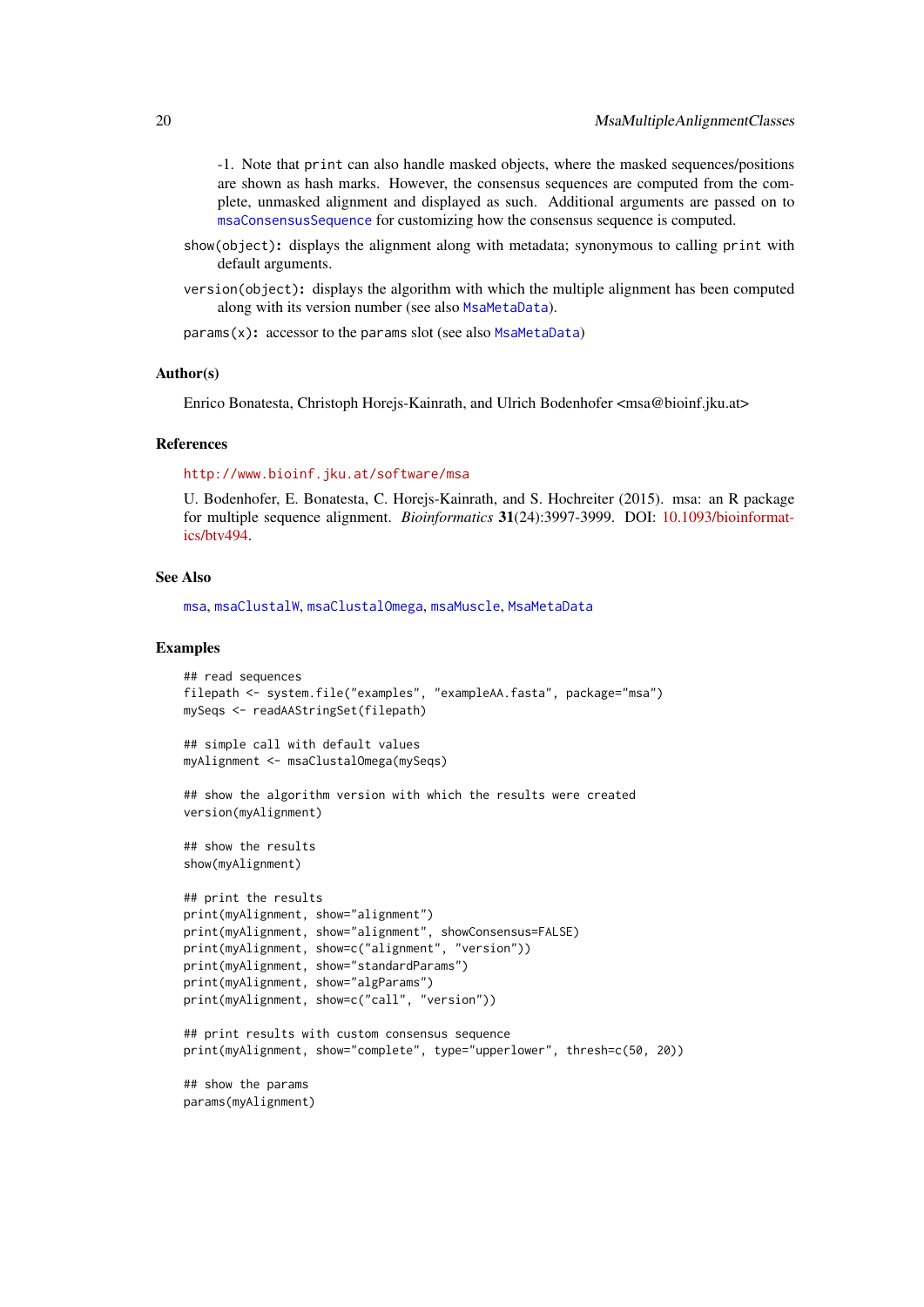<span id="page-20-1"></span><span id="page-20-0"></span>

# Description

This function calls the multiple sequence alignment algorithm MUSCLE.

# Usage

```
msaMuscle(inputSeqs, cluster="default", gapOpening="default",
          gapExtension="default", maxiters="default",
          substitutionMatrix="default",
          type="default", order=c("aligned", "input"),
          verbose=FALSE, help=FALSE, ...)
```
# Arguments

| inputSeqs          | input sequences; see msa. In the original MUSCLE implementation, this param-<br>eter is called -in.                                                                                                                                                                                                                                                                                                                                                                                                                                                                                                                                     |
|--------------------|-----------------------------------------------------------------------------------------------------------------------------------------------------------------------------------------------------------------------------------------------------------------------------------------------------------------------------------------------------------------------------------------------------------------------------------------------------------------------------------------------------------------------------------------------------------------------------------------------------------------------------------------|
| cluster            | The clustering method which should be used. Possible values are "upgma",<br>"upgmamax", "upgmamin", "upgmb", and "neighborjoining".                                                                                                                                                                                                                                                                                                                                                                                                                                                                                                     |
| gapOpening         | gap opening penalty; the default is 400 for DNA sequences and 420 for RNA<br>sequences. The default for amino acid sequences depends on the profile score<br>settings: for the setting le=TRUE, the default is 2.9, for sp=TRUE, the default is<br>1,439, and for sv=TRUE, the default is 300. Note that these defaults may not be<br>suitable if custom substitution matrices are being used. In such a case, a sensible<br>choice of gap penalties that fits well to the substitution matrix must be made.                                                                                                                            |
| gapExtension       | gap extension penalty; the default is 0.                                                                                                                                                                                                                                                                                                                                                                                                                                                                                                                                                                                                |
| maxiters           | maximum number of iterations; the default is 16. In the original MUSCLE<br>implementation, it is also possible to set maxiters to 0 which leads to an (out<br>of memory) error. Therefore, maxiters=0 is not allowed in msaMuscle.                                                                                                                                                                                                                                                                                                                                                                                                      |
| substitutionMatrix |                                                                                                                                                                                                                                                                                                                                                                                                                                                                                                                                                                                                                                         |
|                    | substitution matrix for scoring matches and mismatches; can be a real matrix<br>or a file name If the file interface is used, matrices have to be in NCBI-format.<br>The original MUSCLE implementation also accepts matrices in WU_BLAST<br>(AB_BLAST) format, but, due to copyright restrictions, this format is not sup-<br>ported by msaMuscle.                                                                                                                                                                                                                                                                                     |
| type               | type of the input sequences inputSeqs; see msa.                                                                                                                                                                                                                                                                                                                                                                                                                                                                                                                                                                                         |
| order              | how the sequences should be ordered in the output object (see msa for more<br>details); the original MUSCLE implementation does not allow for preserving<br>the order of input sequences. The msaMuscle function realizes this functionality<br>by reverse matching of sequence names. Therefore, the sequences need to have<br>unique names. If the sequences do not have names or if the names are not<br>unique, the msaMuscle function assignes generic unique names "Seq1"-Seqn to<br>the sequences and issues a warning. The choice "input" is not available at all<br>for sequence data that is read directly from a FASTA file. |
| verbose            | if TRUE, the algorithm displays detailed information and progress messages.                                                                                                                                                                                                                                                                                                                                                                                                                                                                                                                                                             |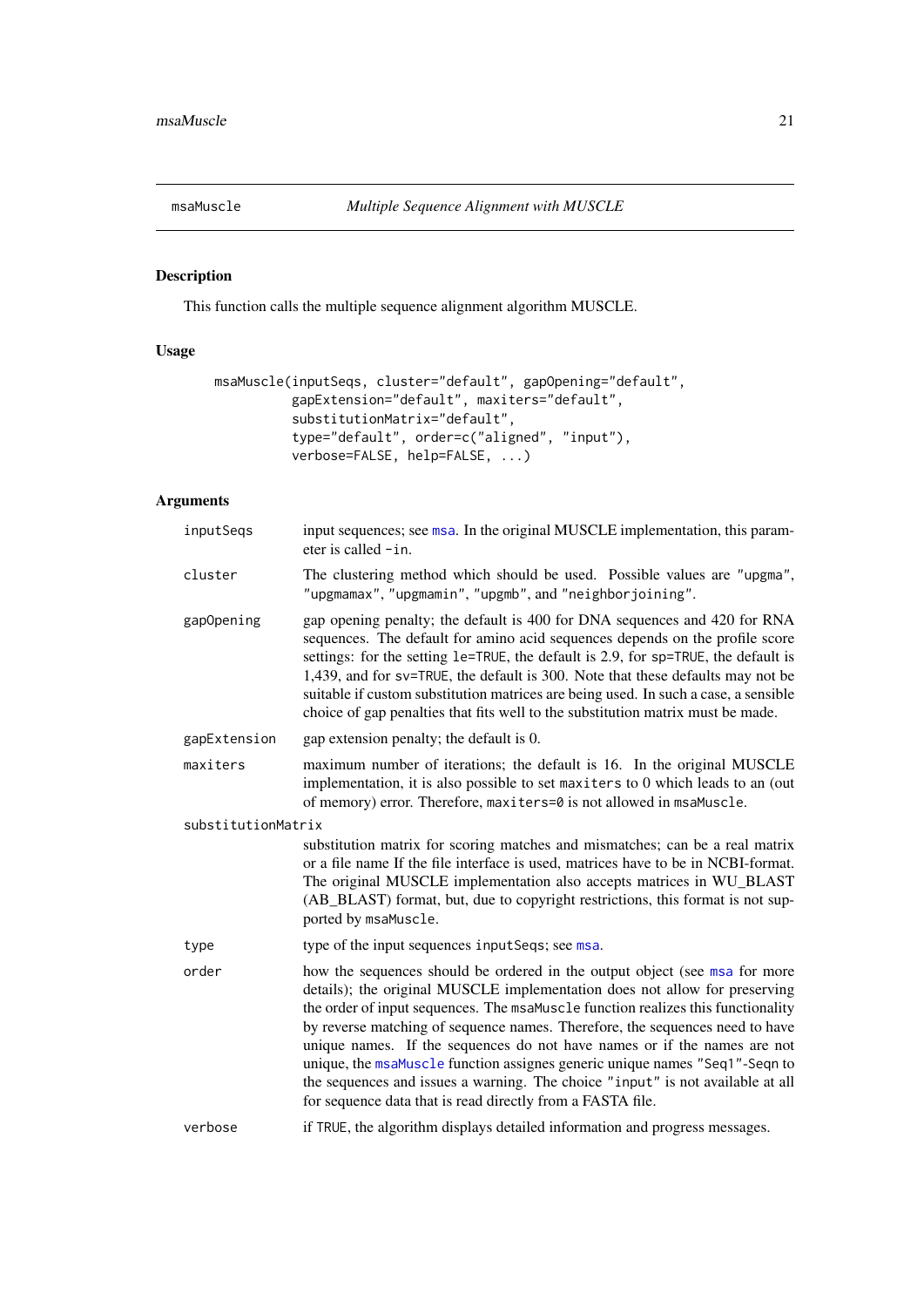<span id="page-21-0"></span>

| help     | if TRUE, information about algorithm-specific parameters is displayed. In this                                                                           |
|----------|----------------------------------------------------------------------------------------------------------------------------------------------------------|
|          | case, no multiple sequence alignment is performed and the function quits after                                                                           |
|          | displaying the additional help information.                                                                                                              |
| $\cdots$ | further parameters specific to MUSCLE; An overview of parameters that are<br>available in this interface is shown when calling msaMuscle with help=TRUE. |
|          | For more details, see also the documentation of MUSCLE.                                                                                                  |

#### Details

This is a function providing the MUSCLE multiple alignment algorithm as an R function. It can be used for various types of sequence data (see inputSeqs argument above). Parameters that are common to all multiple sequences alignments provided by the msa package are explicitly provided by the function and named in the same for all algorithms. Most other parameters that are specific to MUSCLE can be passed to MUSCLE via additional arguments (see argument help above).

For a note on the order of output sequences and direct reading from FASTA files, see [msa](#page-2-1).

## Value

Depending on the type of sequences for which it was called, msaMuscle returns a [MsaAAMultipleAlignment](#page-18-1), [MsaDNAMultipleAlignment](#page-18-1), or [MsaRNAMultipleAlignment](#page-18-1) object. If called with help=TRUE, msaMuscle returns an invisible NULL.

#### Author(s)

Enrico Bonatesta and Christoph Horejs-Kainrath <msa@bioinf.jku.at>

#### References

#### <http://www.bioinf.jku.at/software/msa>

U. Bodenhofer, E. Bonatesta, C. Horejs-Kainrath, and S. Hochreiter (2015). msa: an R package for multiple sequence alignment. *Bioinformatics* 31(24):3997-3999. DOI: [10.1093/bioinformat](http://dx.doi.org/10.1093/bioinformatics/btv494)[ics/btv494.](http://dx.doi.org/10.1093/bioinformatics/btv494)

<http://www.drive5.com/muscle/muscle.html>

Edgar, R. C. (2004) MUSCLE: multiple sequence alignment with high accuracy and high throughput. *Nucleic Acids Res.* 32(5):1792-1797. DOI: [10.1093/nar/gkh340.](http://dx.doi.org/10.1093/nar/gkh340)

Edgar, R. C. (2004) MUSCLE: a multiple sequence alignment method with reduced time and space complexity. *BMC Bioinformatics* 5:113. DOI: [10.1186/1471-2105-5-113.](http://dx.doi.org/10.1186/1471-2105-5-113)

#### See Also

[msa](#page-2-1), [MsaAAMultipleAlignment](#page-18-1), [MsaDNAMultipleAlignment](#page-18-1), [MsaRNAMultipleAlignment](#page-18-1), [MsaMetaData](#page-16-1)

```
## read sequences
filepath <- system.file("examples", "exampleAA.fasta", package="msa")
mySeqs <- readAAStringSet(filepath)
## call msaMuscle with default values
msaMuscle(mySeqs)
## call msaMuscle with custom parameters
msaMuscle(mySeqs, gapOpening=12, gapExtension=3, maxiters=16,
```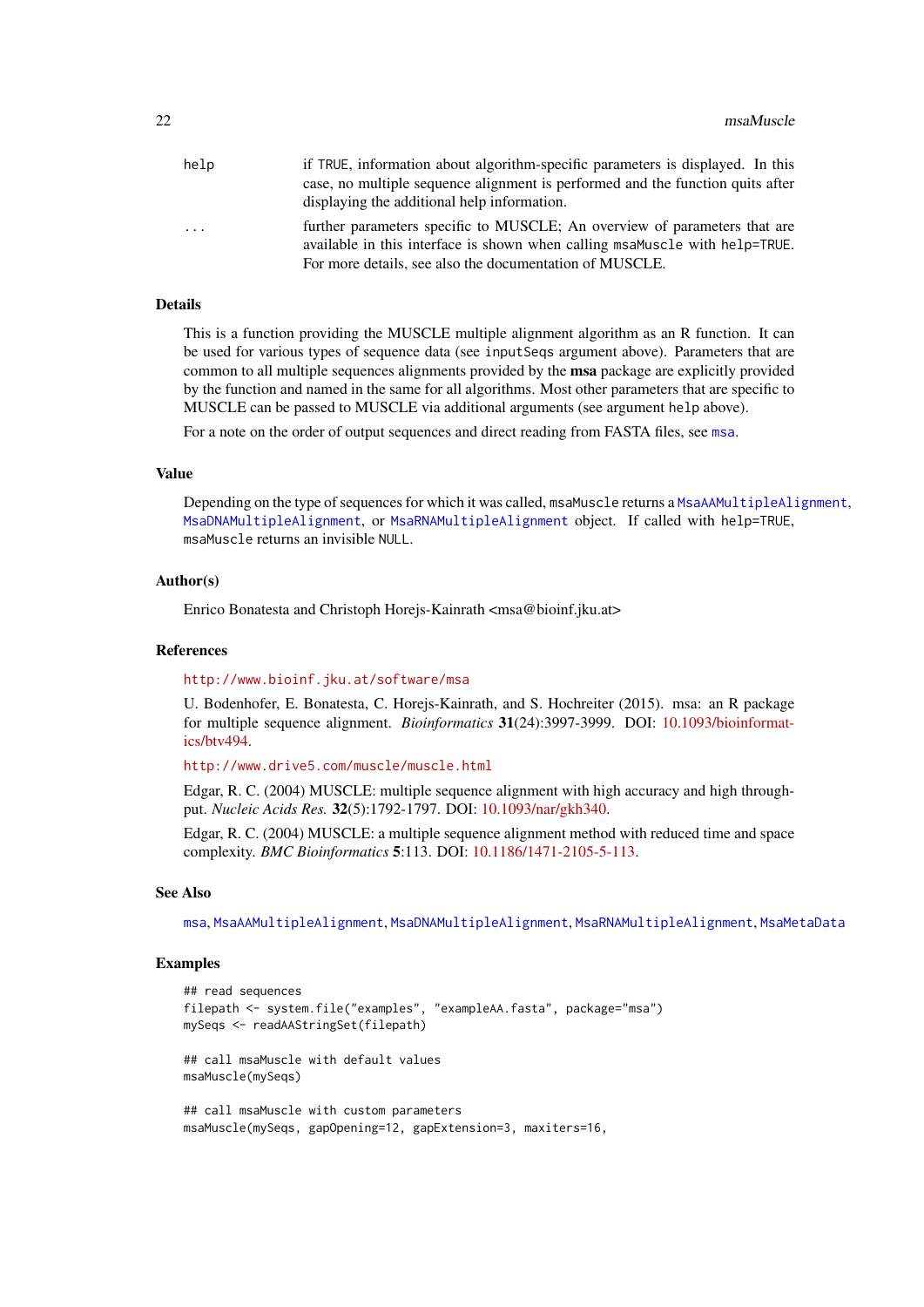#### <span id="page-22-0"></span>msaPrettyPrint 23

```
cluster="upgmamax", SUEFF=0.4, brenner=FALSE,
          order="input", verbose=FALSE)
## call msaMuscle with a custom substitution matrix
data(PAM120)
msaMuscle(mySeqs, substitutionMatrix=PAM120)
```
<span id="page-22-1"></span>msaPrettyPrint *Pretty-Printing of Multiple Sequence Alignments*

# Description

The msaPrettyPrint function provides an R interface to the powerful LaTeX package texshade.sty which allows for a highly customizable plots of multiple sequence alignments.

# Usage

```
msaPrettyPrint(x, y, output=c("pdf", "tex", "dvi", "asis"),
               subset=NULL, file=NULL, alFile=NULL,
               askForOverwrite=TRUE, psFonts=FALSE, code=NA,
               paperWidth=11, paperHeight=8.5, margins=c(0.1, 0.3),
               shadingMode=c("identical", "similar", "functional"),
               shadingModeArg=NA,
               shadingColors=c("blues", "reds", "greens", "grays",
                                "black"),
               showConsensus=c("bottom", "top", "none"),
               consensusColors=c("ColdHot", "HotCold", "BlueRed",
                                 "RedBlue", "GreenRed",
                                 "RedGreen", "Gray"),
               consensusThreshold=50,
               showLogo=c("top", "bottom", "none"),
               logoColors=c("chemical", "rasmol", "hydropathy",
                            "structure", "standard area",
                            "accessible area"),
               showLogoScale=c("none", "leftright", "left",
                               "right"),
               showNames=c("left", "right", "none"),
               showNumbering=c("right", "left", "none"),
               showLegend=TRUE, furtherCode=NA, verbose=FALSE)
```
# Arguments

| $\mathsf{x}$ | an object of class MultipleAlignment, which includes the classes MsaAAMultipleAlignment.<br>MsaDNAMultipleAlignment, and MsaRNAMultipleAlignment.                                                                          |
|--------------|----------------------------------------------------------------------------------------------------------------------------------------------------------------------------------------------------------------------------|
| У            | argument for restricting the output to a subset of columns; can be a numeric<br>vector of length 2 with a lower and an upper bound or an object of class IRanges.<br>If missing, the entire multiple alignment is printed. |
| output       | type of output to be generated (see details below)                                                                                                                                                                         |
| subset       | can be used to specify a subset of sequences in the multiple alignment x if not<br>all sequences should be printed.                                                                                                        |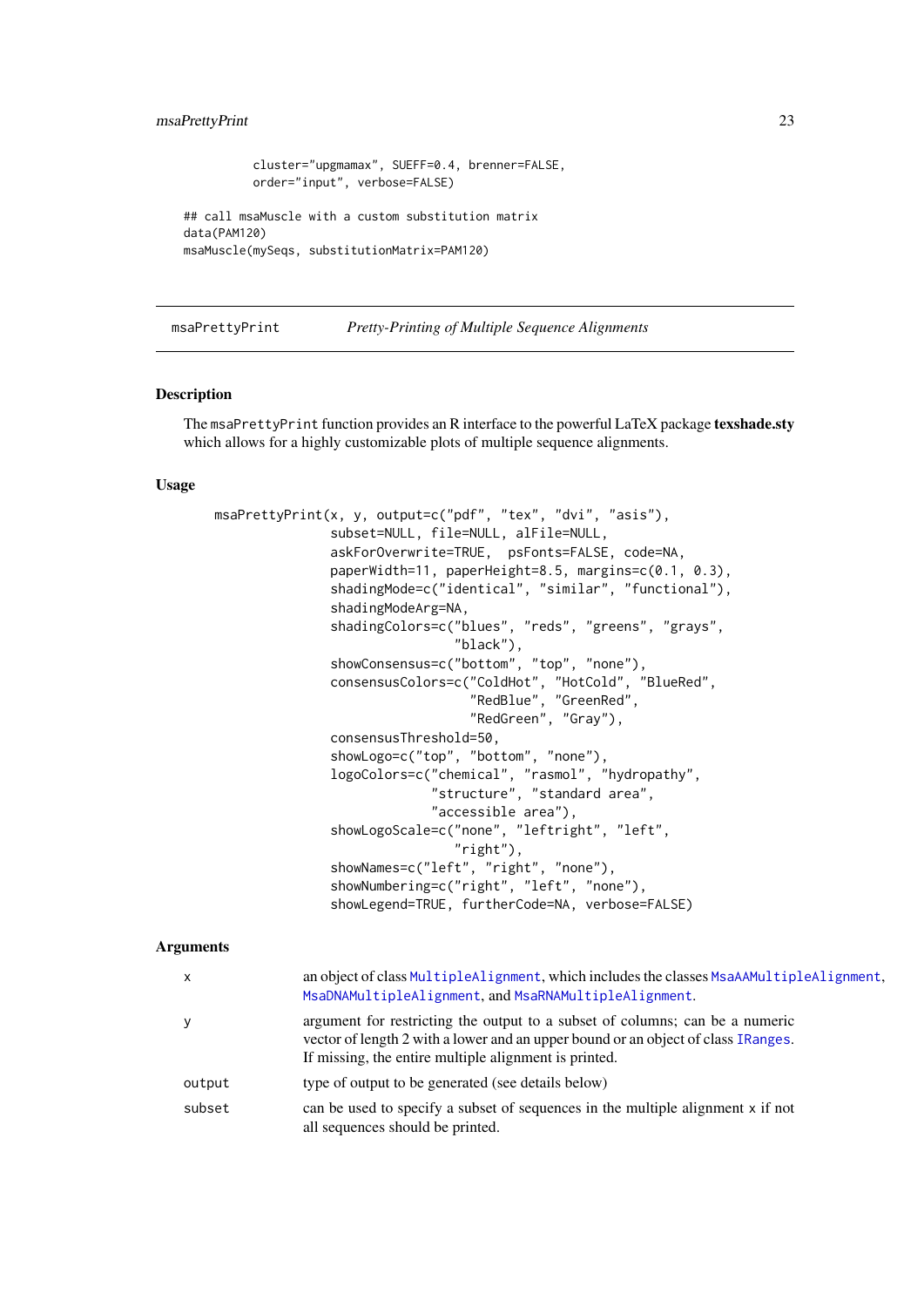| file                    | name of output file; if no name is given, the name of the output file defaults to<br>name of the object provided as argument x along with the proper suffix which<br>depends on the type of output specified with the output argument. Note that this<br>might lead to invalid file names if not the name of an object, but an R expression<br>is passed as argument x.                                                                                                              |  |
|-------------------------|--------------------------------------------------------------------------------------------------------------------------------------------------------------------------------------------------------------------------------------------------------------------------------------------------------------------------------------------------------------------------------------------------------------------------------------------------------------------------------------|--|
| alFile                  | name of alignment file to be created; msaPrettyPrint first writes the multiple<br>alignment x to a . fasta file. The name of this file can be determined with the<br>alfile argument. If no name is given, the name of the output file defaults to<br>name of the object provided as argument x along with the suffix . fasta. Note<br>that this might lead to invalid file names if not the name of an object, but an R<br>expression is passed as argument x.                      |  |
| askForOverwrite         |                                                                                                                                                                                                                                                                                                                                                                                                                                                                                      |  |
|                         | if TRUE (default), msaPrettyPrint asks whether existing files should be over-<br>written or not. If askForOverwrite is set to FALSE, files are overwritten without<br>further notice.                                                                                                                                                                                                                                                                                                |  |
| psFonts                 | if TRUE, msaPrettyPrint produces LaTeX code that includes the LaTeX pack-<br>age times.sty; if FALSE, msaPrettyPrint produces LaTeX code based on the<br>standard LaTeX fonts (default). Ignored for output="asis".                                                                                                                                                                                                                                                                  |  |
| code                    | this argument can be used to specify the entire LaTeX code in the texshade<br>environment. This overrides all arguments that customize the appearance of the<br>output. Instead, all customizations must be done as LaTeX commands provided<br>by the package texshade.sty directly. This option should only be used by expert<br>users and for special applications in which the possibilities of the customizations<br>of the msaPrettyPrint function turn out to be insufficient. |  |
| paperWidth, paperHeight |                                                                                                                                                                                                                                                                                                                                                                                                                                                                                      |  |
|                         | paper format to be used in the resulting document; defaults to 11in x 8.5in (US<br>letter in landscape orientation). Ignored for output="asis".                                                                                                                                                                                                                                                                                                                                      |  |
| margins                 | a numeric vector of length 2 with the horizontal and vertical margins, respec-<br>tively; the default is 0.1 in for the horizontal and 0.3 in for the vertical margin.                                                                                                                                                                                                                                                                                                               |  |
| shadingMode             | shading mode; currently the shading modes "identical", "similar", and<br>"functional" are supported (see documentation of texshade.sty for details).                                                                                                                                                                                                                                                                                                                                 |  |
| shadingModeArg          | for shading modes "identical" and "similar", shadingModeArg must be a<br>single numeric threshold between 0 and 100 or two thresholds between 0 and<br>100 in increasing order. For shading mode "functional", valid shadingModeArg<br>arguments are "charge", "hydropathy", "structure", "chemical", "rasmol",<br>"standard area", and "accessible area" (see documentation of texshade.sty<br>for details).                                                                        |  |
| shadingColors           | color scheme for shading; valid "shadingColors" arguments are "blues",<br>"reds", "greens", "grays", and "black" (see documentation of texshade.sty<br>for details).                                                                                                                                                                                                                                                                                                                 |  |
| showConsensus           | where to show the consensus sequence; possible values are "bottom", "top",<br>and "none" (the latter option suppresses printing of the consensus sequence).                                                                                                                                                                                                                                                                                                                          |  |
| consensusColors         |                                                                                                                                                                                                                                                                                                                                                                                                                                                                                      |  |
|                         | color scheme for printing the consensus sequence; the following choices are pos-<br>sible: "ColdHot", "HotCold", "BlueRed", "RedBlue", "GreenRed", "RedGreen",<br>and "Gray" (see documentation of texshade.sty for details).                                                                                                                                                                                                                                                        |  |
| consensusThreshold      |                                                                                                                                                                                                                                                                                                                                                                                                                                                                                      |  |
|                         | one or two numbers between 0 and 100, where the second one is optional and<br>must be larger than the first one (see documentation of texshade.sty for details)                                                                                                                                                                                                                                                                                                                      |  |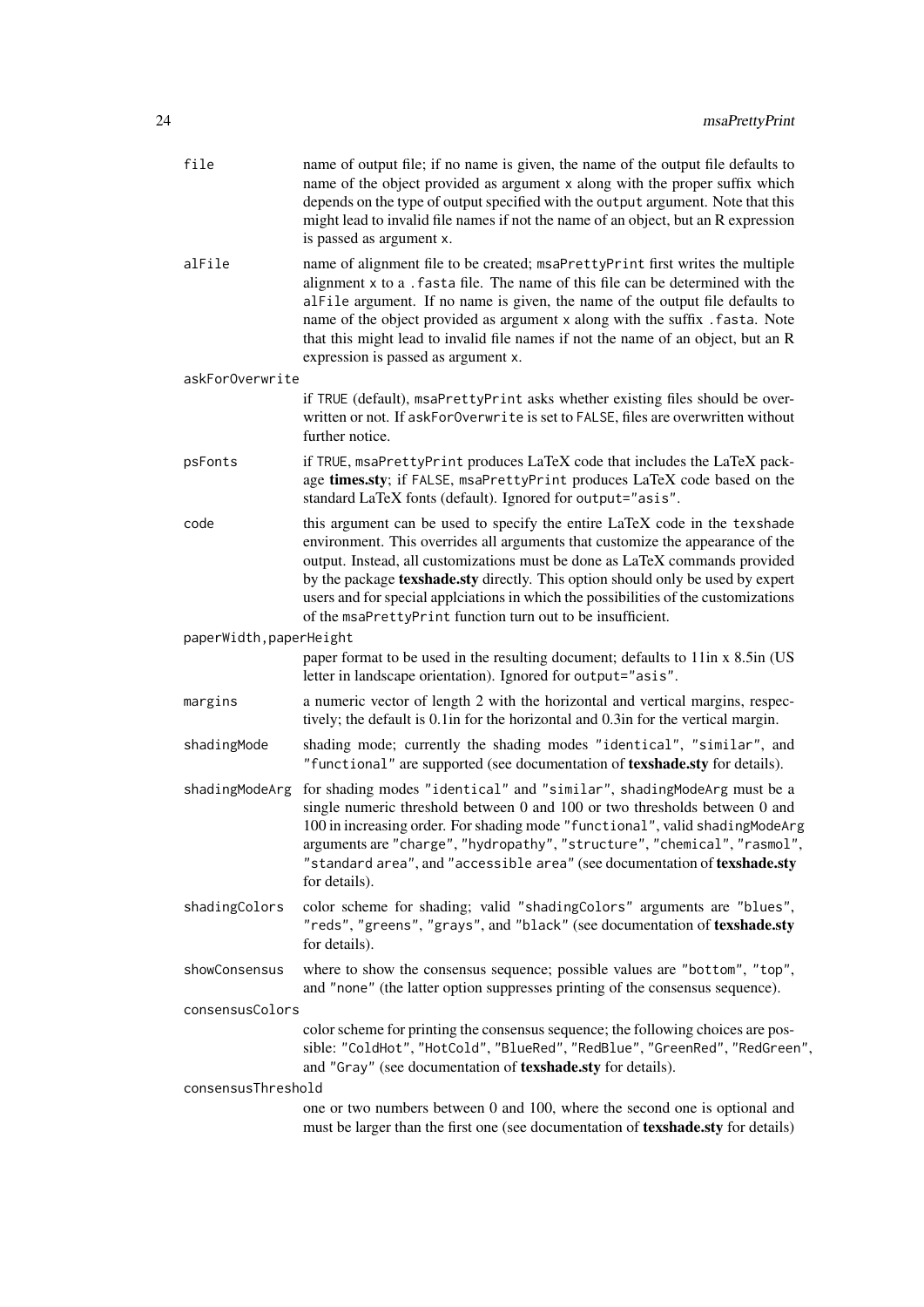<span id="page-24-0"></span>

| showLogo      | where to show a sequence logo; possible values are "top", "bottom", or "none"<br>(the latter option suppresses printing of the consensus sequence). If a sequence<br>logo and a consensus sequence should be shown together, they can only be lo-<br>cated at opposite sides.                                                                                                                                                              |
|---------------|--------------------------------------------------------------------------------------------------------------------------------------------------------------------------------------------------------------------------------------------------------------------------------------------------------------------------------------------------------------------------------------------------------------------------------------------|
| logoColors    | color scheme for printing the sequence logo; the following choices are possible:<br>"chemical", "rasmol", "hydropathy", "structure", "standard area", and<br>"accessible area" (see documentation of texshade.sty for details).                                                                                                                                                                                                            |
| showLogoScale | where to plot the vertical axis of the sequence logo; possible values are "left",<br>"right", "leftright", and "none" (the latter option suppresses that the axis<br>is displayed).                                                                                                                                                                                                                                                        |
| showNames     | where to print sequence names; possible values are "left", "right", and "none"<br>(the latter option suppresses that names are displayed).                                                                                                                                                                                                                                                                                                 |
| showNumbering | where to print sequence numbers; possible values are "left", "right", and<br>"none" (the latter option suppresses that numbers are displayed). If sequence<br>names and numbers should be shown together, they can only be located at op-<br>posite sides.                                                                                                                                                                                 |
| showLegend    | if TRUE (default), a legend is printed at the end of the alignment.                                                                                                                                                                                                                                                                                                                                                                        |
| furtherCode   | additional LaTeX code to be included in the texshade environment; all text<br>passed as furtherCode is placed between the commands created by msaPrettyPrint<br>and the end of the texshade environment. Note the difference to the code ar-<br>gument: while the code argument replaces all LaTeX code in the texshade<br>environment, the code passed as furtherCode argument is added to the LaTeX<br>code in the texshade environment. |
| verbose       | if TRUE (default), progress messages are printed and also the output of running<br>(PDF)LaTeX (if applicable) is printed to the R session.                                                                                                                                                                                                                                                                                                 |

# Details

The msaPrettyPrint function writes a multiple alignment to a .fasta file and creates LaTeX code for pretty-printing the multiple alignment on the basis of the LaTeX package texshade.sty. If output="asis", msaPrettyPrint prints a LaTeX fragment consisting of the texshade environment to the console. The parameters described above can be used to customize the way the multiple alignment is formatted. If output="tex", a complete LaTeX file including preamble is created. For output="dvi" and output="pdf", the same kind of LaTeX file is created, but processed using (PDF)LaTeX to produce a final DVI or PDF file, respectively. The file argument be used to determine the file name of the final output file (except for the output="asis" which does not create an output file).

The choice output="asis" is particularly useful for Sweave or knitr documents. If msaPrettyPrint is called with output="asis" in a code chunk with results="tex" (Sweave) or results="asis" (knitr), then the resulting LaTeX fragment consisting of the texshade environment is directly included in the LaTeX document that is created from the Sweave/knitr document.

As noted above, if they are not specified explicitly, output file names are determined automatically. It is important to point out that all file names need to be LaTeX-compliant, i.e. no special characters and spaces (!) are allowed. If a file name would be invalid, msaPrettyPrint makes a default choice.

Moreover, if sequence names are to be printed, there might be names that are not LaTeX-compliant and lead to LaTeX errors. In order to check that in advance, the function [msaCheckNames](#page-5-1) is available.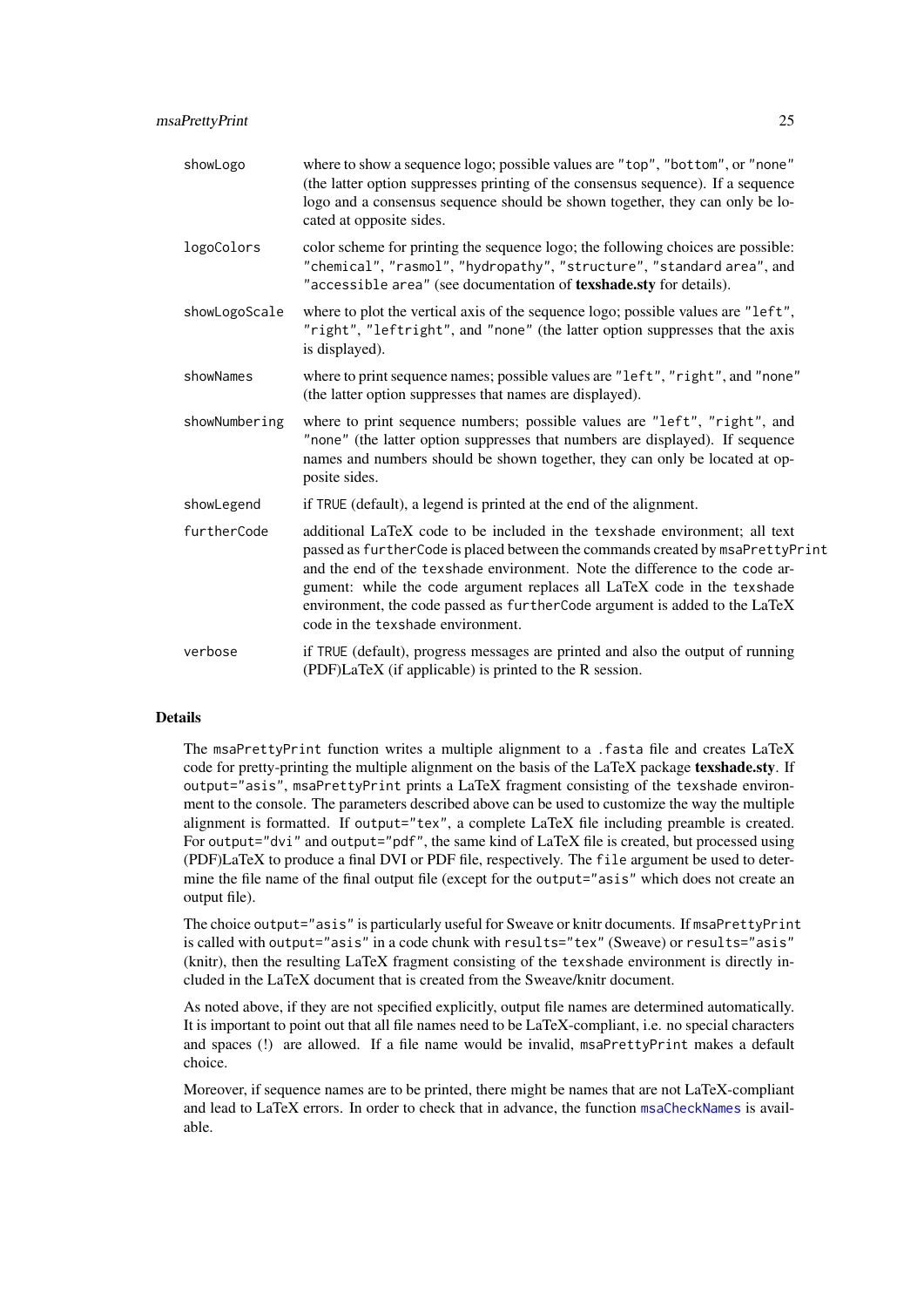Note that [texi2dvi](#page-0-0) and [texi2pdf](#page-0-0) always save the resulting DVI/PDF files to the current working directory, even if the LaTeX source file is in a different directory. That is also the reason why the temporary file is created in the current working directory in the example below.

#### Value

msaPrettyPrint returns an invisible character vector consisting of the LaTeX fragment with the texshade environment.

# Author(s)

Ulrich Bodenhofer, Enrico Bonatesta, and Christoph Horejs-Kainrath <msa@bioinf.jku.at>

#### References

# <http://www.bioinf.jku.at/software/msa>

U. Bodenhofer, E. Bonatesta, C. Horejs-Kainrath, and S. Hochreiter (2015). msa: an R package for multiple sequence alignment. *Bioinformatics* 31(24):3997-3999. DOI: [10.1093/bioinformat](http://dx.doi.org/10.1093/bioinformatics/btv494)[ics/btv494.](http://dx.doi.org/10.1093/bioinformatics/btv494)

```
https://www.ctan.org/pkg/texshade
```
Beitz, E. (2000) TeXshade: shading and labeling of multiple sequence alignments using LaTeX2e *Bioinformatics* 16(2):135-139. DOI: [10.1093/bioinformatics/16.2.135.](http://dx.doi.org/10.1093/bioinformatics/16.2.135)

# See Also

[msaCheckNames](#page-5-1)

## End(Not run)

```
## read sequences
filepath <- system.file("examples", "exampleAA.fasta", package="msa")
mySeqs <- readAAStringSet(filepath)
## call unified interface msa() for default method (ClustalW) and
## default parameters
myAlignment <- msa(mySeqs)
## show resulting LaTeX code with default settings
msaPrettyPrint(myAlignment, output="asis", askForOverwrite=FALSE)
## create PDF file according to some custom settings
tmpFile <- tempfile(pattern="msa", tmpdir=".", fileext=".pdf")
tmpFile
msaPrettyPrint(myAlignment, file=tmpFile, output="pdf",
               showNames="left", showNumbering="none", showLogo="top",
               showConsensus="bottom", logoColors="rasmol",
               verbose=FALSE, askForOverwrite=FALSE)
## Not run:
library(Biobase)
openPDF(tmpFile)
```
<span id="page-25-0"></span>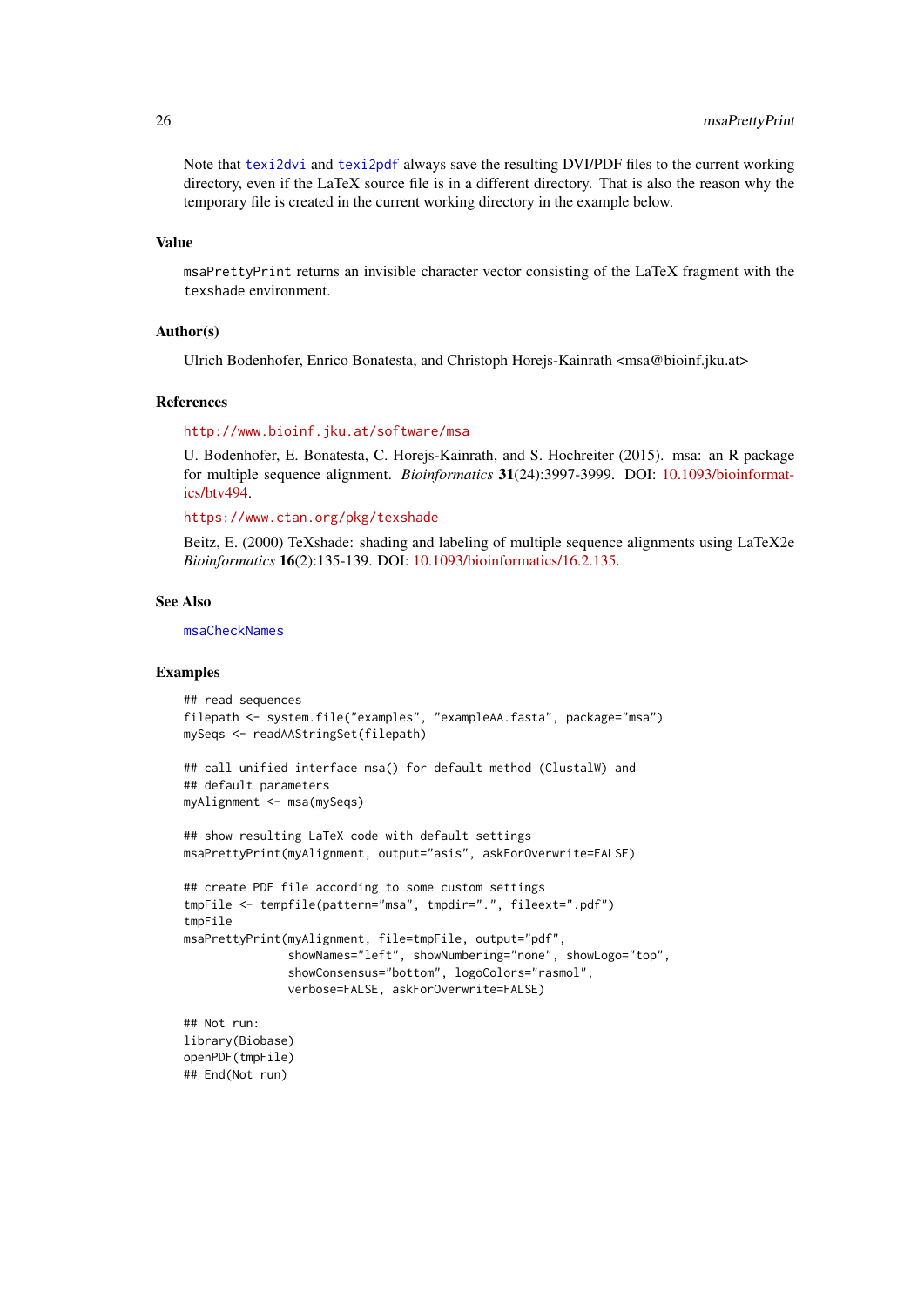# <span id="page-26-0"></span>Index

```
∗Topic class
    MsaMetaData-class, 17
    MsaMultipleAnlignmentClasses, 19
∗Topic graphs
    msaPrettyPrint, 23
∗Topic manip
    msa, 3
    msaCheckNames, 6
    msaClustalOmega, 8
    msaClustalW, 10
    msaConsensusSequence, 12
    msaConservationScore, 14
    msaConvert, 16
    msaMuscle, 21
∗Topic package
    msa-package, 2
AAMultipleAlignment, 19
AAStringSet, 4
BLOSUM62, 14
class:MsaAAMultipleAlignment
        (MsaMultipleAnlignmentClasses),
         19
class:MsaDNAMultipleAlignment
        (MsaMultipleAnlignmentClasses),
        19
class:MsaMetaData (MsaMetaData-class),
        17
class:MsaRNAMultipleAlignment
        (MsaMultipleAnlignmentClasses),
        19
consensusString, 12, 13
DNAMultipleAlignment, 19
DNAStringSet, 4
IRanges, 23
matrix, 14
msa, 3, 3, 8–11, 13, 15, 17–22
msa-package, 2
MsaAAMultipleAlignment, 5–7, 9, 11–18, 22,
        23
```
MsaAAMultipleAlignment *(*MsaMultipleAnlignmentClasses*)*, [19](#page-18-0) MsaAAMultipleAlignment-class *(*MsaMultipleAnlignmentClasses*)*, [19](#page-18-0) msaCheckNames, [6,](#page-5-0) *[25,](#page-24-0) [26](#page-25-0)* msaClustalOmega, *[3](#page-2-0)[–6](#page-5-0)*, [8,](#page-7-0) *[18](#page-17-0)[–20](#page-19-0)* msaClustalW, *[3](#page-2-0)[–6](#page-5-0)*, [10,](#page-9-0) *[18](#page-17-0)[–20](#page-19-0)* msaConsensusSequence, [12,](#page-11-0) *[14,](#page-13-0) [15](#page-14-0)*, *[20](#page-19-0)* msaConsensusSequence,matrix-method *(*msaConsensusSequence*)*, [12](#page-11-0) msaConsensusSequence,MultipleAlignment-method *(*msaConsensusSequence*)*, [12](#page-11-0) msaConservationScore, [14](#page-13-0) msaConservationScore,matrix-method *(*msaConservationScore*)*, [14](#page-13-0) msaConservationScore,MultipleAlignment-method *(*msaConservationScore*)*, [14](#page-13-0) msaConvert, [16](#page-15-0) MsaDNAMultipleAlignment, *[5](#page-4-0)[–7](#page-6-0)*, *[9](#page-8-0)*, *[11](#page-10-0)[–18](#page-17-0)*, *[22,](#page-21-0) [23](#page-22-0)* MsaDNAMultipleAlignment *(*MsaMultipleAnlignmentClasses*)*, [19](#page-18-0) MsaDNAMultipleAlignment-class *(*MsaMultipleAnlignmentClasses*)*, [19](#page-18-0) MsaMetaData, *[6](#page-5-0)*, *[9](#page-8-0)*, *[11](#page-10-0)*, *[13](#page-12-0)*, *[15](#page-14-0)*, *[17](#page-16-0)*, *[19,](#page-18-0) [20](#page-19-0)*, *[22](#page-21-0)* MsaMetaData *(*MsaMetaData-class*)*, [17](#page-16-0) MsaMetaData-class, [17](#page-16-0) MsaMultipleAnlignmentClasses, [19](#page-18-0) msaMuscle, *[3](#page-2-0)[–6](#page-5-0)*, *[18](#page-17-0)[–21](#page-20-0)*, [21](#page-20-0) msaPackage *(*msa-package*)*, [2](#page-1-0) msaPrettyPrint, *[3](#page-2-0)*, *[6,](#page-5-0) [7](#page-6-0)*, [23](#page-22-0) MsaRNAMultipleAlignment, *[5](#page-4-0)[–7](#page-6-0)*, *[9](#page-8-0)*, *[11](#page-10-0)[–18](#page-17-0)*, *[22,](#page-21-0) [23](#page-22-0)* MsaRNAMultipleAlignment *(*MsaMultipleAnlignmentClasses*)*, [19](#page-18-0) MsaRNAMultipleAlignment-class *(*MsaMultipleAnlignmentClasses*)*, [19](#page-18-0)